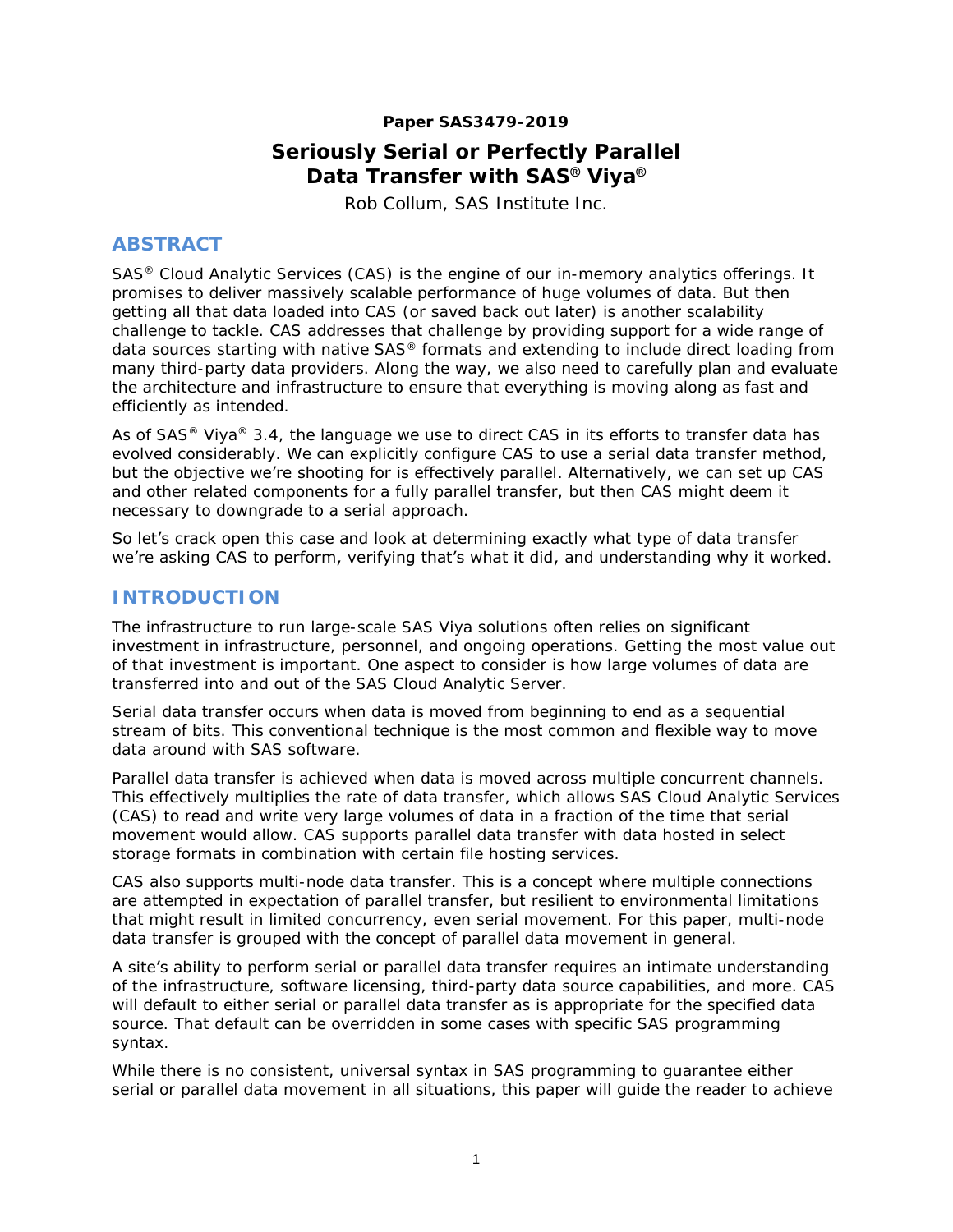the desired outcome. When writing SAS code to perform data transfer with CAS, careful consideration of options and defaults is required to ensure that data moves as expected.

# **SERIAL DATA TRANSFER**

Serial data movement is simple to understand. It's the sequential movement of data from one location to another along a single pathway as shown in [Figure 1.](#page-1-0)



<span id="page-1-0"></span>**Figure 1. Serial is the Simple Movement of Data from Source to Destination Along a Single Path**

Serial data transfer is always available to SAS Cloud Analytic Services. For an SMP deployment of CAS (that is, CAS deployed to run on a single host machine), then data movement will be serial by definition.

Where things get interesting is when working with an MPP (massively parallel processing) deployment of CAS where the CAS software is deployed to run as a single logical server across multiple host machines.

Serial transfer for MPP CAS has a unique meaning. [Figure 2](#page-1-1) shows the CAS controller reading the data from source and round-robin distributing that data evenly (or as partitioned) to the CAS workers.



<span id="page-1-1"></span>**Figure 2. Data Loading Serially with MPP CAS**

Serial data transfer is the most flexible approach for loading data into CAS. That is, every source of data which CAS has the ability to communicate with can perform serial transfer to load data into CAS (or save it back) – with one exception, SASHDAT on co-located HDFS which is parallel only.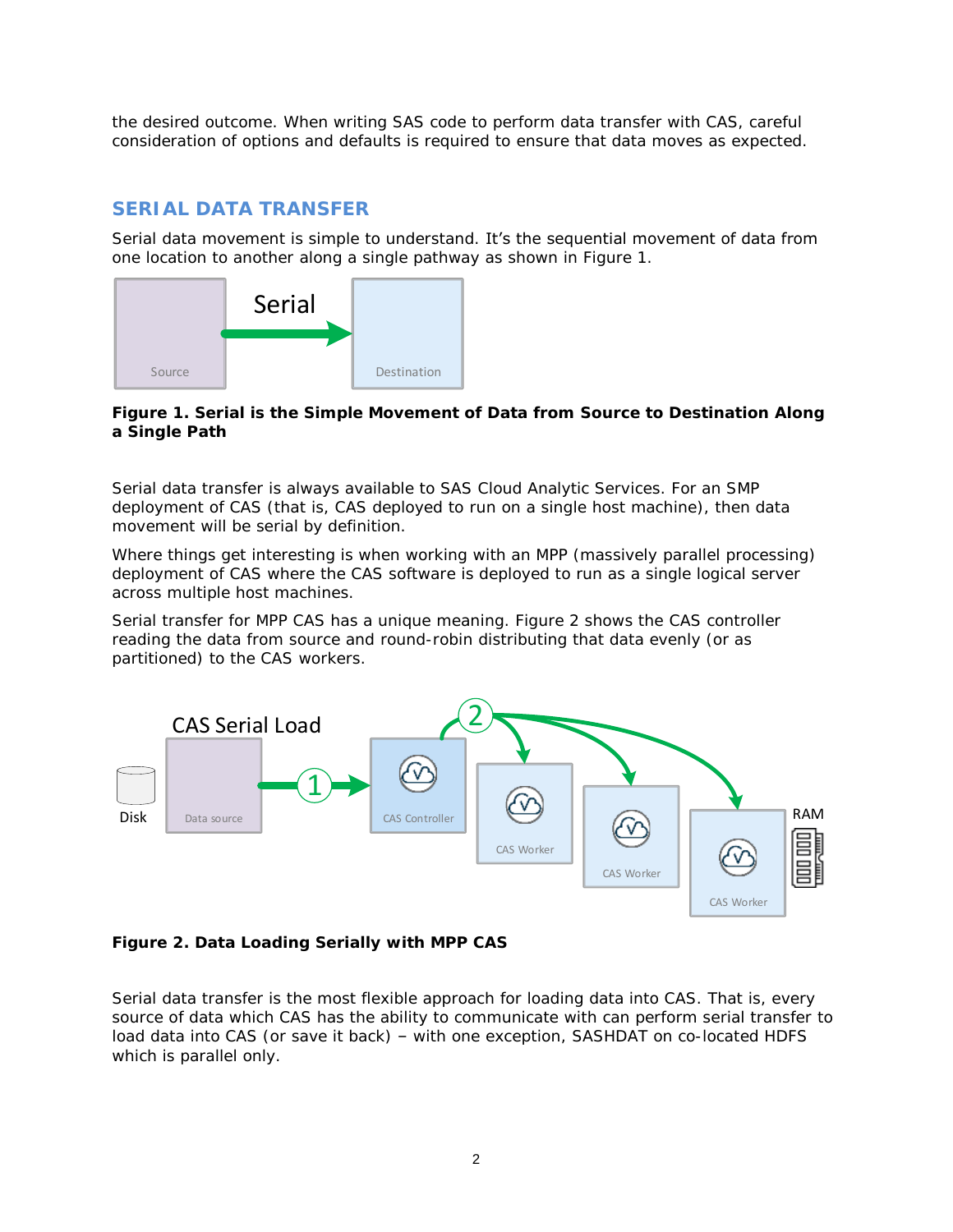# **PARALLEL DATA TRANSFER**

Parallel data transfer is intended to multiply the rate at which data can be moved. [Figure 3](#page-2-0) illustrates the idea that multiple, independent paths are used concurrently to move data from source to destination.



<span id="page-2-0"></span>**Figure 3. Parallel Multiplies the Rate of Data Transfer**

MPP CAS is the required topology for parallel data transfer. The CAS controller coordinates parallel data movement and directs the CAS workers' actions depending on the circumstance. Those circumstances dictate which the way in which parallel data movement can occur. The kind of parallel data movement depends on the data source, the data format, the software in use, and the physical infrastructure.

The first form of parallel transfer of data to a SAS in-memory analytics engine was offered with the SAS LASR Analytic Server (before Viya and CAS were introduced). Data was placed in the proprietary SASHDAT format and stored in the Hadoop Distributed File System (HDFS) which was installed symmetrically alongside LASR on the same host machines. This technique provides the fastest, most efficient technique for (re-)loading data into LASR. Now with SAS Viya, CAS continues to offer this same access as shown in [Figure 4.](#page-3-0)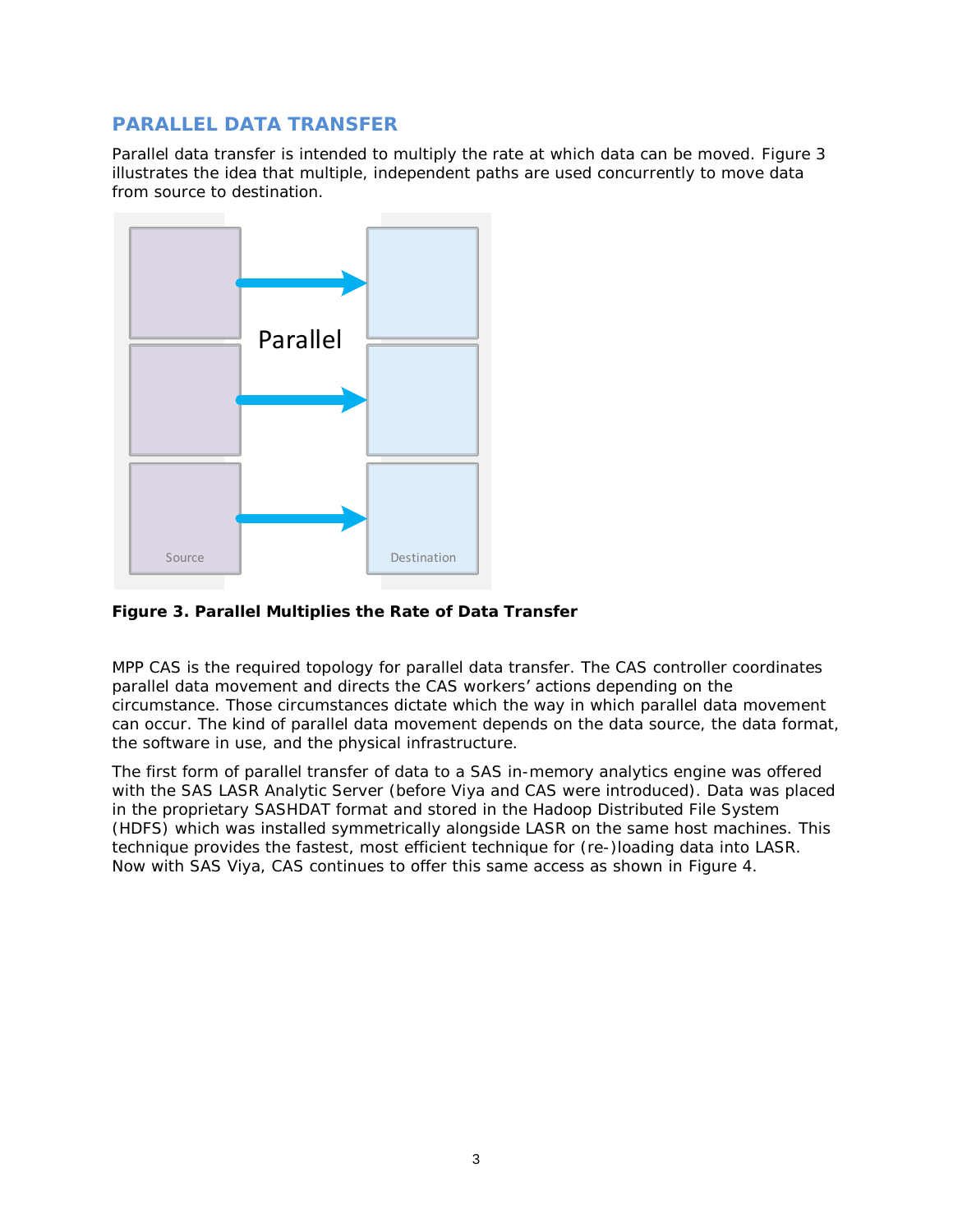

<span id="page-3-0"></span>**Figure 4. Working in Parallel, Each CAS Worker Reads SASHDAT Data from Its Local HDFS Data Node, Lifting That Data to Memory on the Same Host**

While Hadoop has proven itself as a cost-effective means of storing data using a sharednothing concept, there are many sites which have not made the investment in Hadoop technology or expertise. To address the needs of those customers, CAS also offers the ability to read SASHDAT data in parallel from a shared file system – a technology SAS refers to as "DNFS" – as shown in [Figure 5.](#page-3-1)



# CAS Parallel Transfer from File System

<span id="page-3-1"></span>**Figure 5. CAS Workers Reading Data in Parallel from a Shared File System**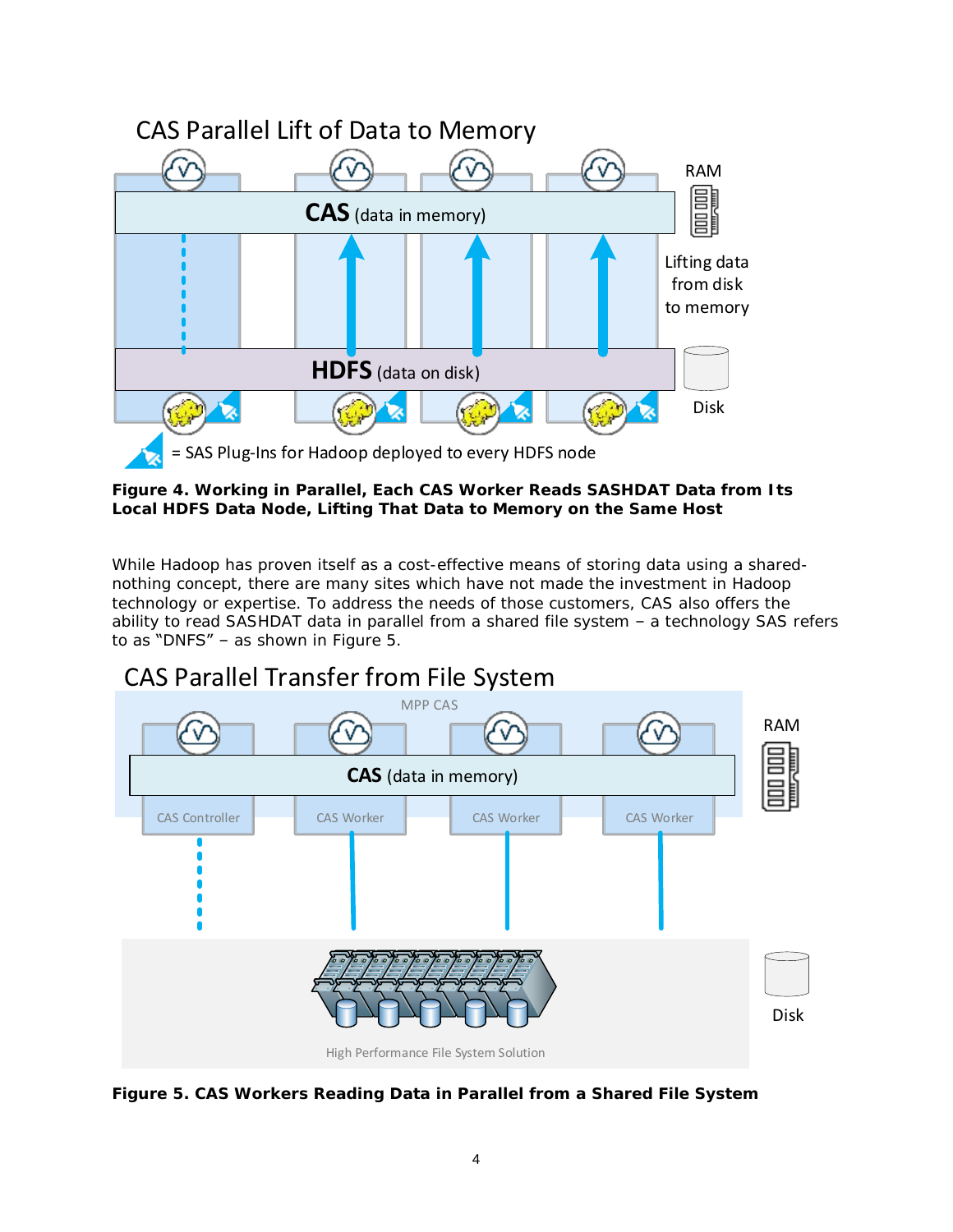Another parallel approach which CAS has inherited from its LASR predecessor is the ability to transfer data directly from the SAS In-Database Embedded Process (EP). The key tenet of the EP is to take SAS analytic power to where the data already resides. Beyond that effort, data may then need to move to CAS for further advanced analysis, business reporting, and more. When the EP is deployed to a data provider on hosts separate from CAS, then each instance of the EP will round-robin distribute its allotment of the data evenly (or as partitioned) to all of the CAS workers. Because each CAS worker handles multiple concurrent connections, we sometimes refer to this as a massively parallel transfer as shown in [Figure 6.](#page-4-0)



<span id="page-4-0"></span>**Figure 6. Each CAS Worker Uses Multiple Concurrent Connections to Transfer Data from the SAS Embedded Process**

There's another form of (ideally) parallel movement which is exclusive to CAS: Multi-node transfer. Multi-node transfer is a feature of SAS Data Connectors offered with SAS/ACCESS products. The term multi-node was chosen to reflect the reality that while CAS may attempt multiple parallel channels of data transfer, the effective data movement may be serial if relying on a single point of contact. [Figure 7](#page-5-0) shows one possible scenario of many for multinode transfer.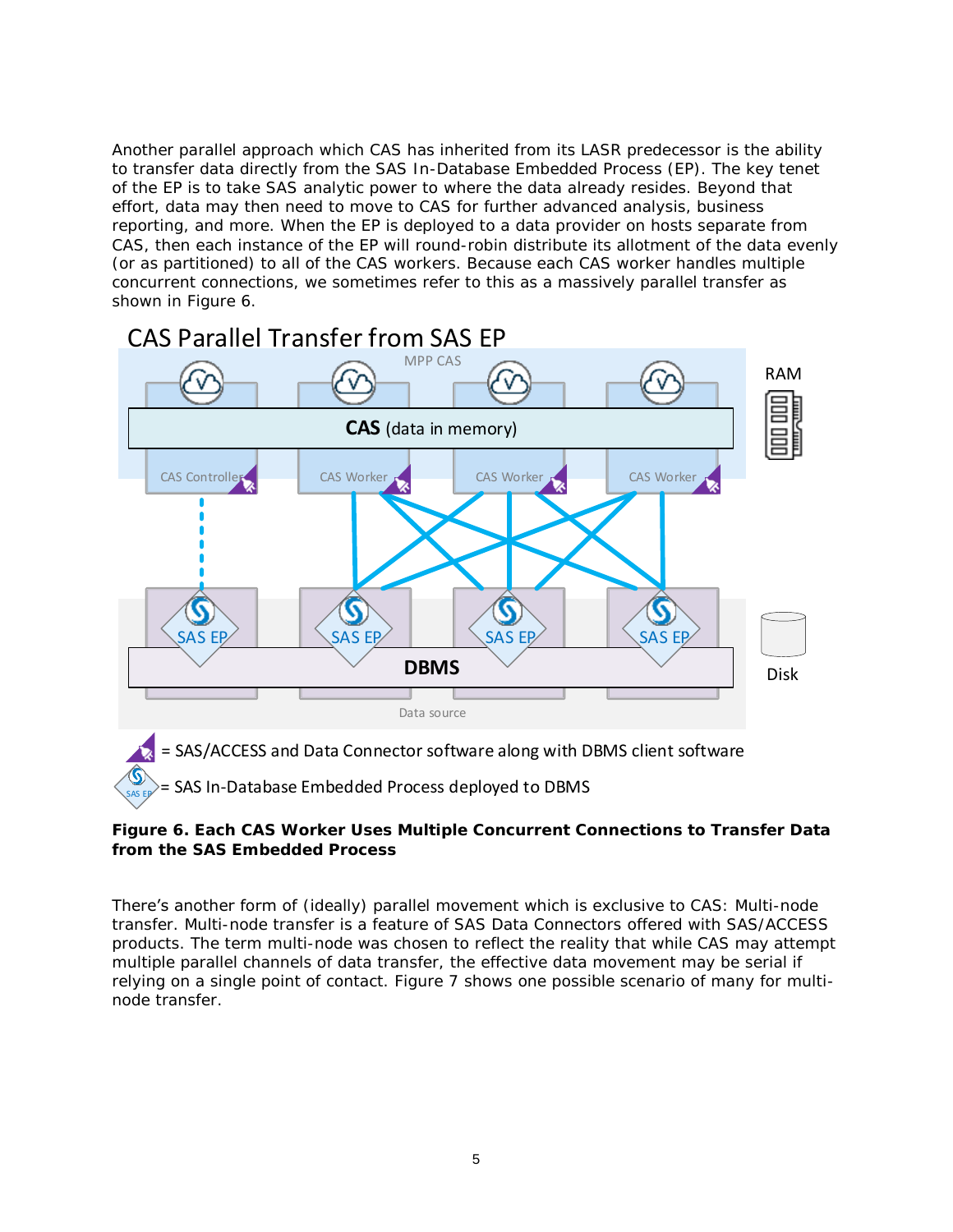

# CAS Multi-Node Transfer from DBMS

# $=$  SAS/ACCESS and Data Connector with 3<sup>rd</sup> party data provider client software

<span id="page-5-0"></span>**Figure 7. Multi-Node Transfer is a Feature of SAS/ACCESS and Data Connectors with CAS**

Multi-node transfer has some unique characteristics:

- Multi-node is offered by SAS Data Connectors provided by SAS/ACCESS products. Its functionality is not offered for all parallel data sources or file types.
- Multi-node is highly dependent on the data source and intermediate architecture. Even if multiple CAS workers participate simultaneously, the transfer of data may still be effectively serial if that's what the environment provides.
- In older versions of SAS Viya, the SAS Data Connectors could only perform serial transfer. Hence, in SAS syntax (and log messages), load (or save) actions described as "serial" typically mean that the SAS Data Connector was used. And so, in SAS programming lingo, multi-node transfer is also "serial" even if we know it's effectively parallel.
- Multi-node requires the source data to have a suitable numeric variable on which to perform splits – not just any numeric will work.
- Multi-node can always fallback to use fewer CAS workers if the situation calls for it. Fallback is automatic.
- Data transferred using multi-node is kept on the CAS workers which participated in the transfer. If you desire the data to be available to all the CAS workers, then that re-distribution is a separate step.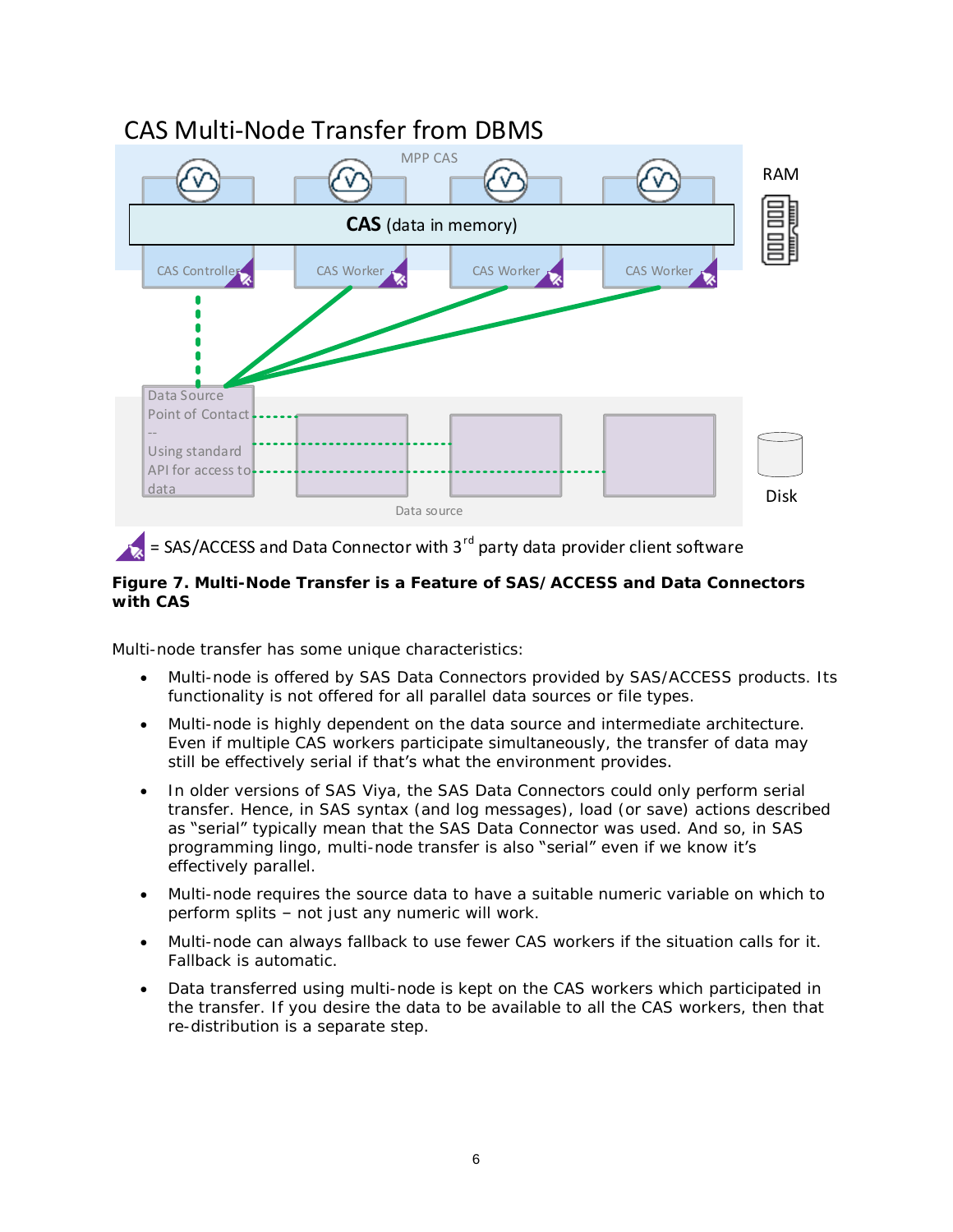The effectiveness and availability of parallel data transfer assumes that CAS is equipped with the software components required, that the infrastructure is sufficient to accommodate multiple concurrent I/O channels, and the format, structure, and content of the data itself.

In some cases, each CAS worker might establish multiple connections to the data source to perform the transfer. This can further enhance and/or complicate data movement as available network capacity is consumed for the transfer.

## **NATIVE DATA SOURCES**

SAS Cloud Analytic Server can work with several data formats and providers natively – that is, no additional SAS/ACCESS software is necessary. For those sources, CAS still relies on SAS Data Connector *technology* as an extensible model for data access.

**►The PATH Type of CASLIB – serial, except when parallel**

A caslib with a srcType value of PATH is typically used to reference data on disk which is locally accessible to the CAS controller. Since the controller usually does the work of loading (or saving) the data alone, data transfer is most often, but not always, serial.

#### *Serial Transfer with PATH Type of CASLIB*

For file types of CSV, SASHDAT, and XLS/XLSX (Microsoft Excel spreadsheets and workbooks), CAS will only perform serial load and save of data.

The following code shows sample syntax for serial data transfer using the PATH type of CASLIB:

```
caslib mypath sessref=mysess1 path="/path/to/data"
               datasource=(srcType='path');
```

```
proc casutil; 
    load casdata="carousel.csv" casout="carousel_csv"
    importoptions=(filetype="csv") ;
run;
```

```
77 caslib mypath sessref=mysess1 path="/path/to/data"
78 datasource=(srcType='path');
NOTE: 'MYPATH' is now the active caslib.
NOTE: Cloud Analytic Services added the caslib 'MYPATH'.
NOTE: Action to ADD caslib MYPATH completed for session MYSESS1.
79 proc casutil;
NOTE: The UUID '13cc4311-baf1-c248-be08-23e4a89308ae' is connected using 
session MYSESS1.
80 load casdata="carousel.csv" casout="carousel_csv"
81 importoptions=(filetype="csv") ;
```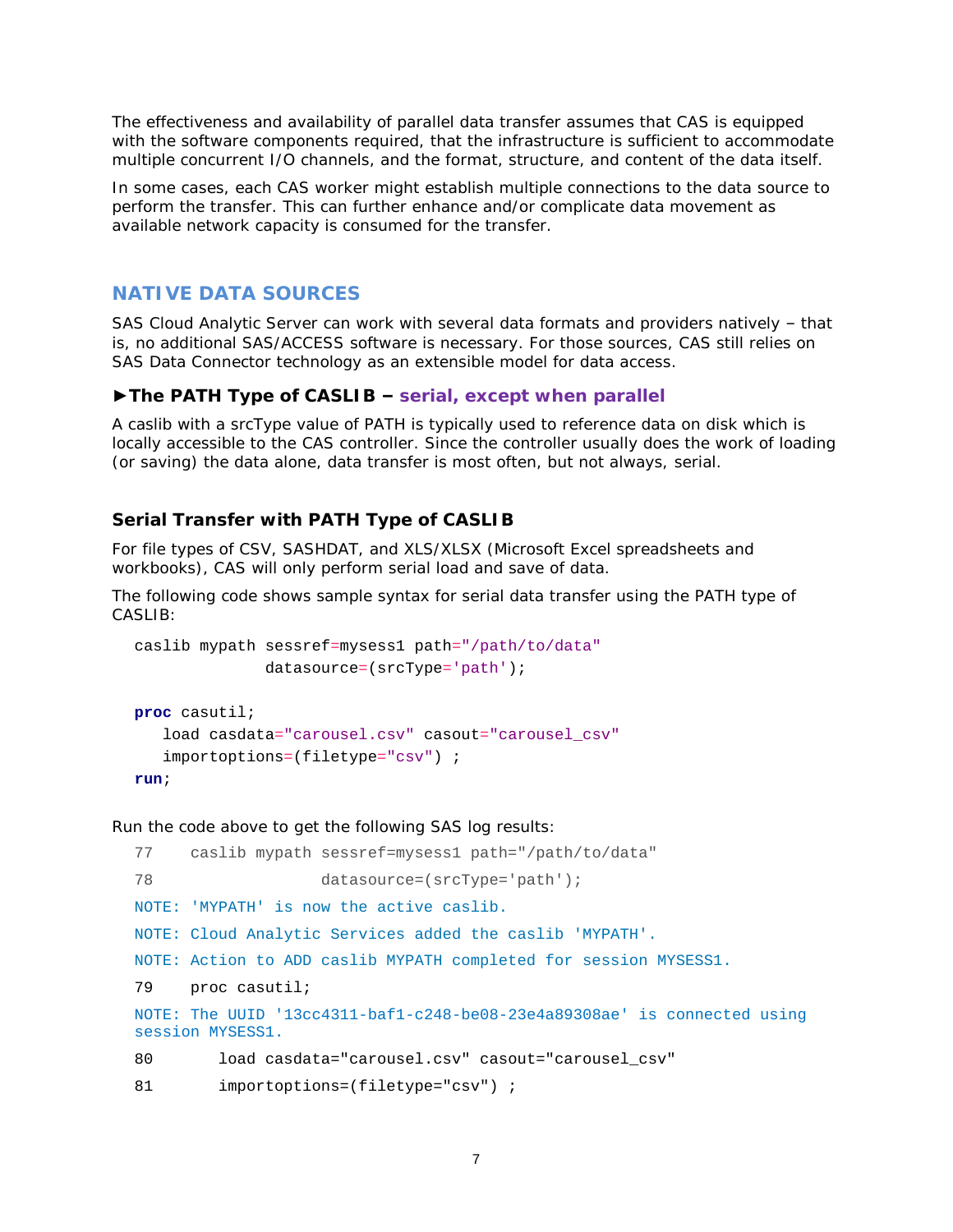NOTE: Cloud Analytic Services made the file carousel.csv available as table CAROUSEL\_CSV in caslib MYPATH.

NOTE: The Cloud Analytic Services server processed the request in 0.612032 seconds.

82 run;

When serial-loading is the only possible option for CSV, SASHDAT, and XLS/XLSX file formats, the SAS log does not indicate the actual dataTransferMode used to load that data into CAS.

#### *Parallel Transfer of SAS7BDAT with PATH Type of CASLIB*

The one notable exception to the expected data transfer of PATH type CASLIBs is standard SAS data sets (SAS7BDAT). When the filetype importOption is BASESAS (either specified or automatically determined), CAS will default to a dataTransferMode of AUTO. This means that CAS will attempt a parallel transfer using all session workers if possible. If parallel transfer fails for some reason, then it will try serial transfer.

The following code shows sample syntax for transferring SAS7BDAT files using the PATH type of CASLIB:

```
caslib mypath path="/path/to/data" sessref=mysess1
               datasource=(srcType='path');
proc casutil; 
    load casdata="baseball.sas7bdat" casout="baseball_bdat"
   importoptions=(filetype="basesas", dtm="auto", debug="dmsglvli") ;
run;
```

```
76 caslib mypath path="/path/to/data" sessref=mysess1
77 datasource=(srcType='path');
NOTE: 'MYPATH' is now the active caslib.
NOTE: Cloud Analytic Services added the caslib 'MYPATH'.
NOTE: Action to ADD caslib MYPATH completed for session MYSESS1.
78 
79 proc casutil;
NOTE: The UUID '1581d4f8-e134-5c4e-9991-b0dc79350f19' is connected using 
session MYSESS1.
80 load casdata="baseball.sas7bdat" casout="baseball_bdat"
81 importoptions=(filetype="basesas" dtm="auto" debug="dmsglvli") ;
NOTE: BASE Data Connector, Using PARALLEL mode
NOTE: Cloud Analytic Services made the file baseball.sas7bdat available as 
table BASEBALL_BDAT in caslib MYPATH.
```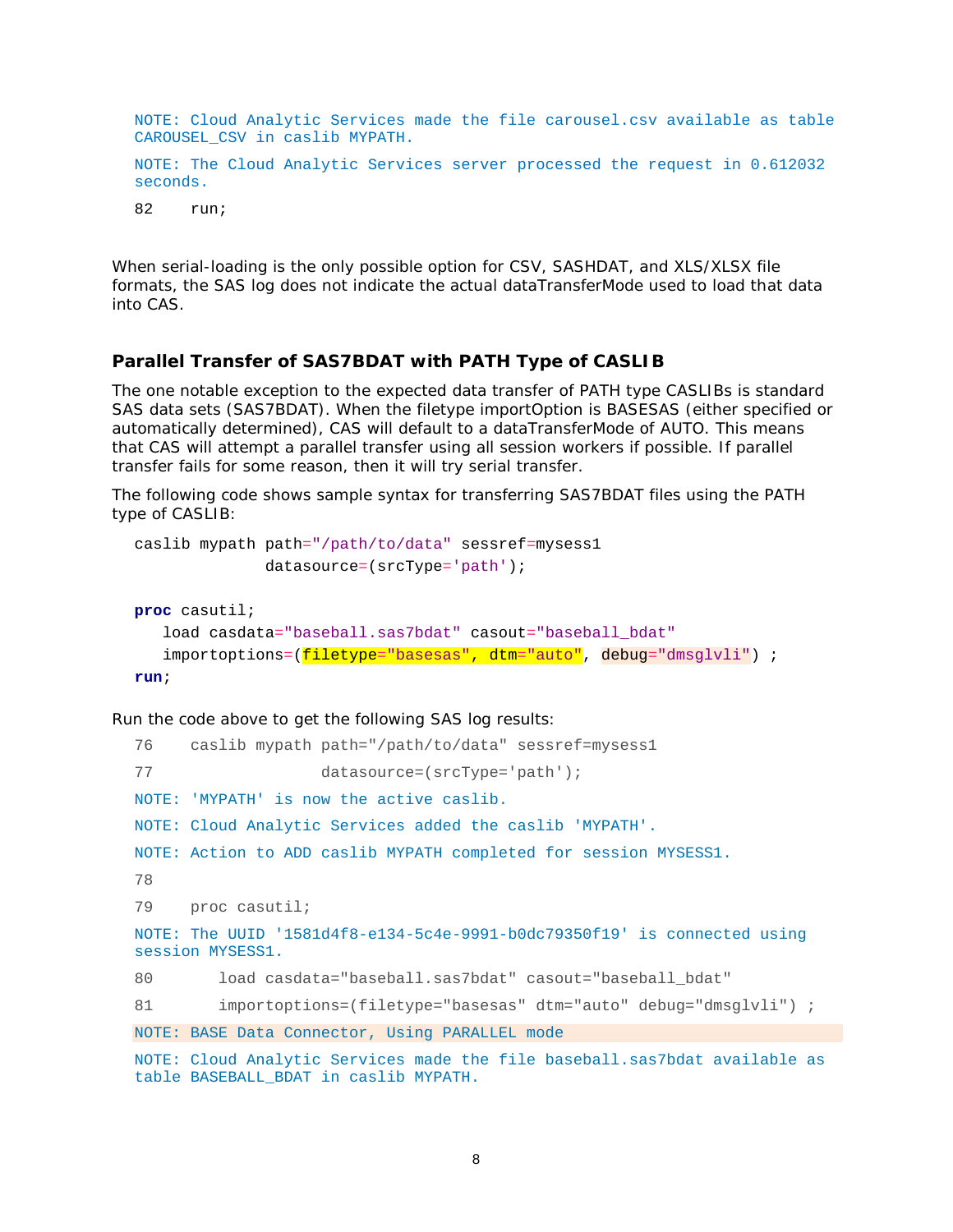NOTE: The Cloud Analytic Services server processed the request in 0.086559 seconds.

82 run;

Notice also that a new directive was provided in the importOptions: debug="dmsglvli". When present, CAS will log how the data was transferred (serial or parallel). This debug option is only available for use when the fileType="basesas" option is also specified.

Only loading actions for SAS7BDAT files into CAS can occur in parallel. Saving SAS7BDAT back to the PATH CASLIB is always serial.

| <b>PATH</b><br><b>CASLIB</b><br>Filetypes | PROC importOptions                                                | Data<br>Transfers                       | Log Shows<br><b>Actual Transfer</b><br>Mode |
|-------------------------------------------|-------------------------------------------------------------------|-----------------------------------------|---------------------------------------------|
| <b>SASHDAT</b>                            | <b>None</b>                                                       | Serial only                             | No                                          |
|                                           | importOptions=(fileType="basesas"<br>dataTransferMode='AUTO')     | Parallel if<br>possible,<br>Else serial | Yes, with<br>debug="dmsglvli"               |
| SAS7BDAT<br>(loading)                     | importOptions=(fileType="basesas"<br>dataTransferMode='PARALLEL') | Parallel only                           | Yes, with<br>$debug = "dmsqlvli"$           |
|                                           | importOptions=(fileType="basesas"<br>dataTransferMode='SERIAL')   | Serial only                             | Yes, with<br>debug="dmsglvli"               |
| SAS7BDAT<br>(saving)                      | <b>None</b>                                                       | Serial only                             | Yes, with<br>$debug = "dmsqlvli"$           |
| CSV,<br>XLS, XLSX                         | None                                                              | Serial only                             | No                                          |
|                                           | <b>None</b>                                                       | Serial only                             | <b>No</b>                                   |

<span id="page-8-0"></span>**Table 1. Data Transfer Modes for Filetypes in a PATH Type of CASLIB**

# *Minimizing Confusion*

Key takeaways from data transfer using the PATH type of CASLIB are as follows:

- Options shown in **purple** in [Table 1](#page-8-0) (and other tables below) are the defaults used unless otherwise specified.
- Caslibs with a srcType of Path usually use serial transfer to load files (and always serial to save files). The exception is when loading SAS data sets (SAS7BDAT files) which default to parallel transfer.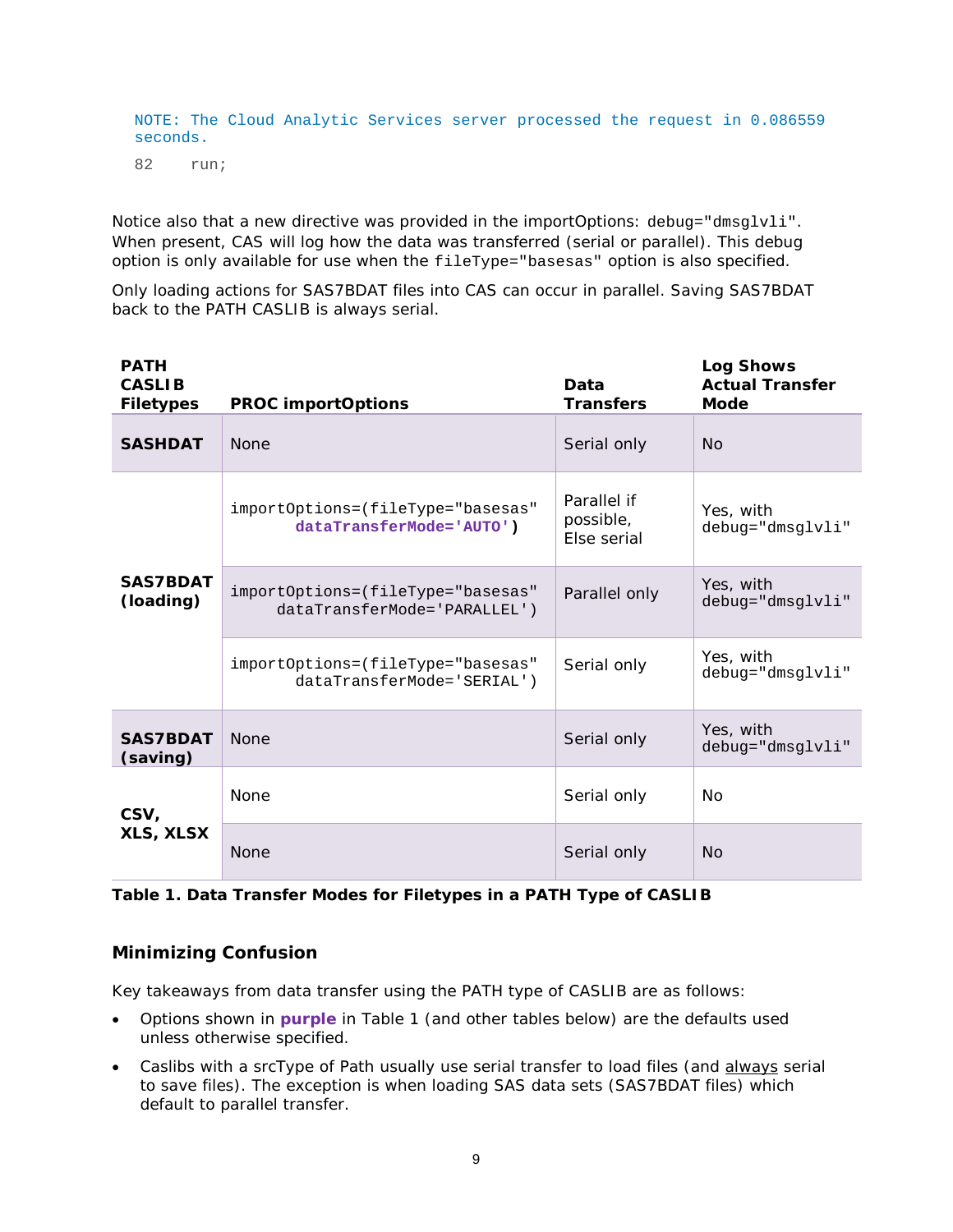- The SAS log does not indicate whether serial or parallel transfer is used. The exception is when loading SAS data sets (SAS7BDAT files) and specifying the importOption debug="dmsglvli".
- **►The DNFS Type of CASLIB – expected to be parallel**

The DNFS type of CASLIB is a new parallel data transfer technology introduced with CAS for accessing data using conventional disk storage solutions. The idea with DNFS is that a shared filesystem is mounted to identical directory paths on the CAS controller and all CAS workers. The CAS controller can then coordinate and direct the CAS workers to grab their specific allotment of rows from disk.

The DNFS type of CASLIB is typically used to work with the SASHDAT file format, which is optimized for parallel data movement. The DNFS CASLIB can also transfer data using the CSV text file format.

The following code shows sample syntax for transferring data using the DNFS type of CASLIB:

```
caslib mydnfs path="/path/to/data"
               sessref=mysess1 datasource=(srcType='dnfs');
proc casutil; 
    load casdata="domino.sashdat" casout="domino_hdat";
```

```
run;
```
Run the code above to get the following SAS log results:

```
77 caslib mydnfs path="/path/to/data" sessref=mysess1
78 datasource=(srcType='dnfs');
NOTE: 'MYDNFS' is now the active caslib.
NOTE: Cloud Analytic Services added the caslib 'MYDNFS'.
NOTE: Action to ADD caslib MYDNFS completed for session MYSESS1.
79 
80 proc casutil;
NOTE: The UUID '1581d4f8-e134-5c4e-9991-b0dc79350f19' is connected using 
session MYSESS1.
81 load casdata="domino.sashdat" casout="domino_hdat";
NOTE: Cloud Analytic Services made the DNFS file domino.sashdat available 
as table DOMINO HDAT in caslib MYDNFS.
NOTE: The Cloud Analytic Services server processed the request in 0.040622 
seconds.
82 run;
```
DNFS is intended for parallel-only transfer. Therefore, the SAS log does not indicate the actual dataTransferMode used to load the data into CAS. The definition of DNFS means that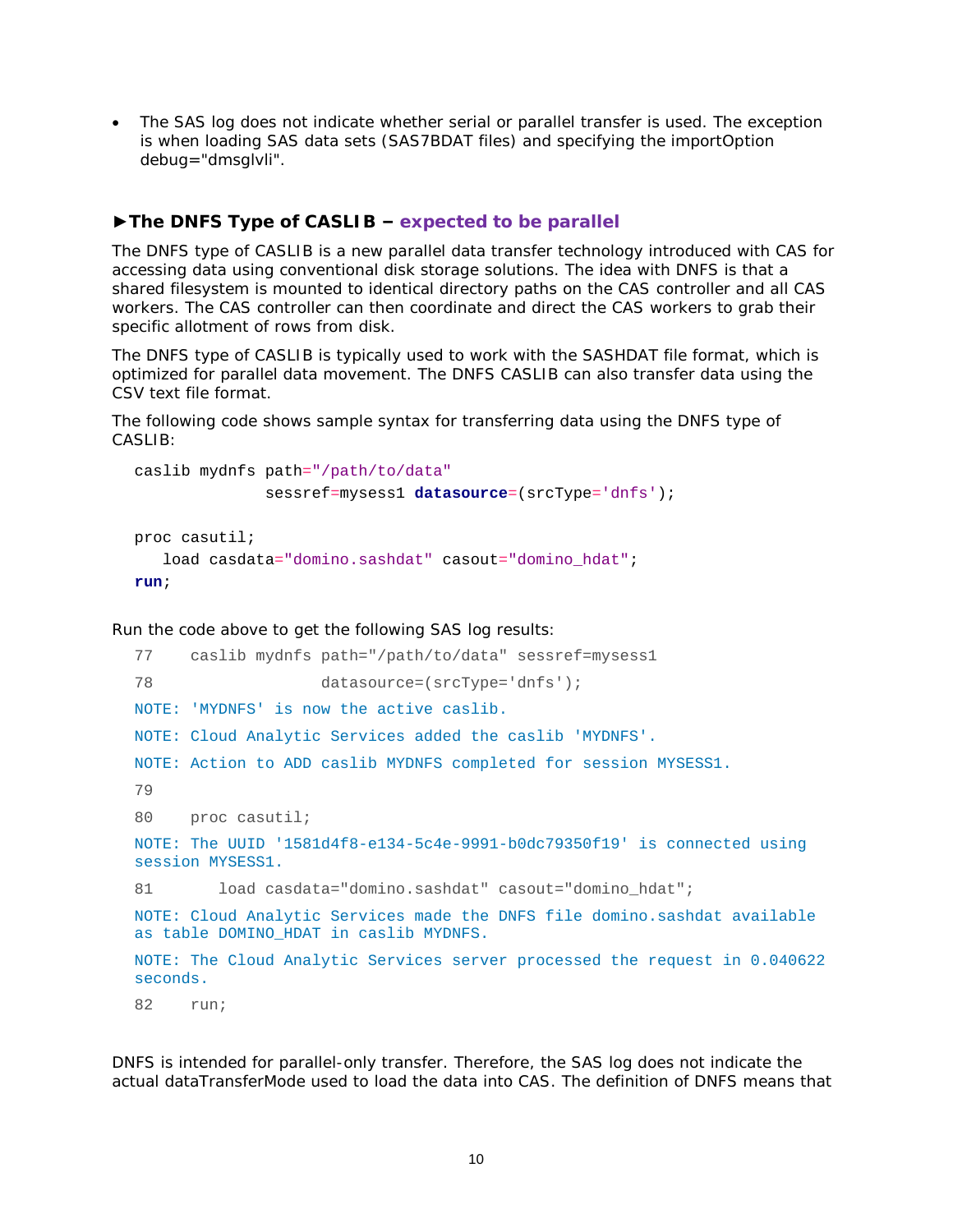data transfers in parallel such that the CAS workers participate in working with the data directly from source.

When using the DNFS type of CASLIB, the assumption is that data movement will be scalable and performant due to the underlying shared file system technology used.

| <b>DNFS</b><br>Filetypes | Data Transfers | Log Shows<br><b>Actual Transfer Mode</b> |
|--------------------------|----------------|------------------------------------------|
| SASHDAT                  | Parallel only  | <b>No</b>                                |
| <b>CSV</b>               | Parallel only  | No                                       |

**Table 2. Data Transfer Modes for Filetypes in a DNFS Type of CASLIB**

## *Minimizing Confusion*

Key takeaways from data transfer using the DNFS type of CASLIB are as follows:

- The DNFS type of CASLIB only performs parallel data transfer.
- The SAS log will not indicate parallel transfer.
- Refer to the [Recommended Reading](#page-32-0) section below for the web article titled "SAS® Data Connector/SAS® Data Connect Accelerator Logging" for more information.

## **►The HDFS Type of CASLIB – pretty much always parallel**

Like its predecessor (SAS® LASR<sup>™</sup> Analytic Server), CAS can access data directly from the Hadoop Distributed File System (HDFS). With the HDFS type of CASLIB, the CAS controller coordinates and directs the CAS workers to load their specific allotment of blocks from HDFS.

The HDFS type of CASLIB is typically used to work with the SASHDAT file format, which is optimized for parallel data movement. The HDFS CASLIB can also transfer data using the CSV text file format.

The following code shows sample syntax for transferring data using the HDFS type of CASLIB:

```
caslib myhdfs sessref=mysess1 path="/path/to/data"
               datasource=(srcType='hdfs');
```

```
proc casutil; 
    load casdata="honcho.sashdat" casout="honcho_hdat";
run;
```

| 76 |                                | caslib myhdfs sessref=mysess1 path="/hdfs/path/to/data" |
|----|--------------------------------|---------------------------------------------------------|
| 77 | $datasource=(srcType='hdfs');$ |                                                         |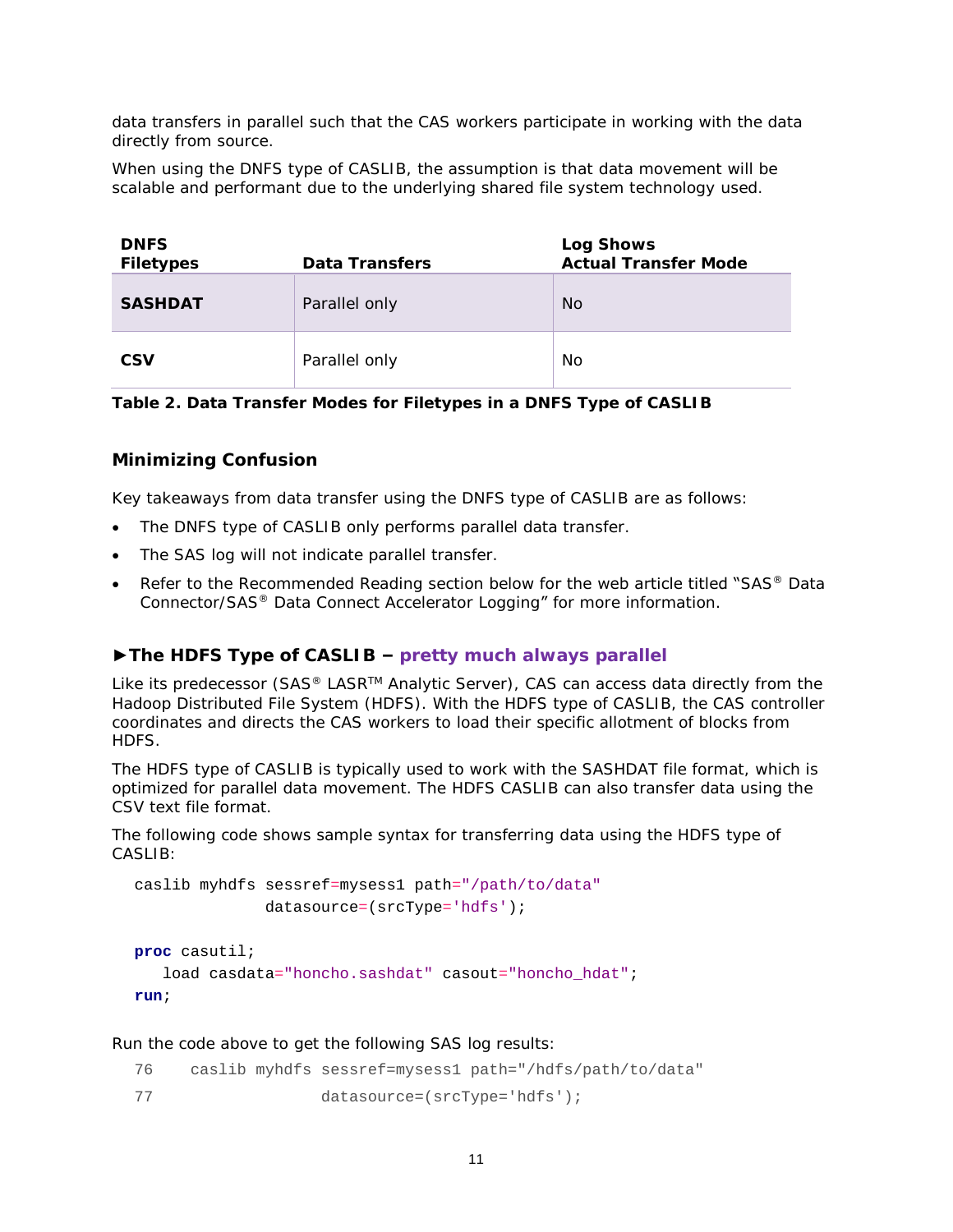```
NOTE: 'MYHDFS' is now the active caslib.
NOTE: Cloud Analytic Services added the caslib 'MYHDFS'.
NOTE: Action to ADD caslib MYHDFS completed for session MYSESS1.
78 
79 proc casutil;
NOTE: The UUID 'd1d4d0a7-404b-1945-9292-17e60e31f91b' is connected using 
session MYSESS1.
80 load casdata="honcho.sashdat" incaslib="myhdfs" 
casout="honcho_hdat";
NOTE: Cloud Analytic Services made the HDFS file honcho.sashdat available 
as table HONCHO HDAT in caslib MYHDFS.
NOTE: The Cloud Analytic Services server processed the request in 7.47437 
seconds.
81 run;
```
The resilient nature inherent to HDFS practically guarantees distribution of data blocks across multiple Hadoop data nodes. Therefore, CAS only expects to perform parallel data transfer. For that reason, the SAS log does not indicate the actual dataTransferMode used to load the data into CAS. The definition of HDFS means that data transfers in parallel such that the CAS workers participate in working with the data directly from source.

Like DNFS, there's no programming option to specify a serial-only transfer of data from HDFS. Due to the nature of HDFS, it's unlikely we'll hit a serial-only aspect of the infrastructure. Our biggest concern might be the potential for network or process bottleneck for some remote/asymmetric deployments. However, as a rule, we should always expect that multiple, parallel I/O channels are used when CAS is working with SASHDAT files in HDFS.

| <b>HDFS</b> |                | Log Shows            |
|-------------|----------------|----------------------|
| Filetypes   | Data Transfers | Actual Transfer Mode |
| SASHDAT     | Parallel only  | <b>No</b>            |
| <b>CSV</b>  | Parallel only  | No.                  |

**Table 3. Data Transfer Modes for Filetypes in an HDFS Type of CASLIB**

#### *Minimizing Confusion*

Key takeaways from data transfer using the HDFS type of CASLIB are as follows:

- The HDFS type of CASLIB only performs parallel data transfer.
- The SAS log will not indicate parallel transfer.
- Refer to the [Recommended Reading](#page-32-0) section below for the web article titled "SAS® Data Connector/SAS® Data Connect Accelerator Logging" for more information.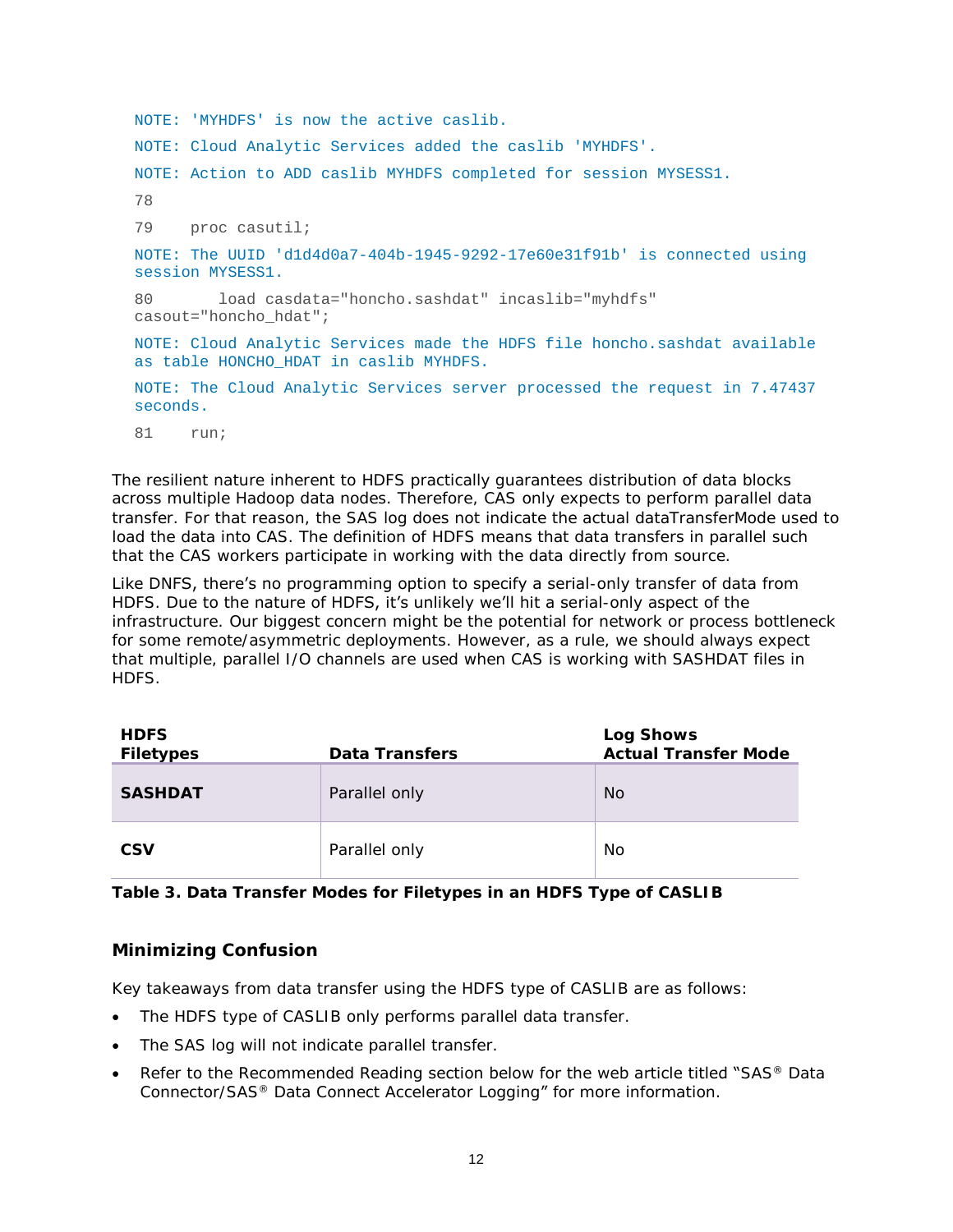#### **► The LASR Type of CASLIB – parallel if possible, else serial**

CAS can read SASHDAT data directly from the SAS LASR Analytic Server (but not write back). To specify parallel or serial transfer, use the parallelMode importOption in the PROC statement.

The following code shows sample syntax for transferring data using the LASR type of CASLIB:

```
caslib mylasr sessref=mysess1 
               datasource=(srcType='lasr'
                           server="lasr.site.com" port=10031
                           username="lasruser" password="lasrpass"
                           signer="http://
lasr.site.com:80/SASLASRAuthorization"
\hspace{0.1cm});
proc casutil; 
     load casdata="LIBREF.lyrics" casout="lyrics_lasr"
     importoptions=(filetype="lasr" parallelmode="fallback")
    ;
run;
```

```
77 caslib mylasr sessref=mysess1
78 datasource=(srcType='lasr'
79 server="lasr.site.com" port=10031
80 username="sasdemo" password=XXXXXXXX
81 
signer="http://host.site.com:80/SASLASRAuthorization"
82 \hspace{25mm} \textcolor{blue}{\mathbf{82}}NOTE: 'MYLASR' is now the active caslib.
NOTE: Cloud Analytic Services added the caslib 'MYLASR'.
NOTE: Action to ADD caslib MYLASR completed for session MYSESS1.
83 
84 proc casutil;
NOTE: The UUID '6acc7081-c4f1-3248-8bab-a1d59e453c16' is connected using 
session MYSESS1.
85 load casdata="LIBREF.lyrics " casout="lyrics_lasr"
86 importoptions=(filetype="lasr" parallelmode="fallback");
NOTE: Cloud Analytic Services made the external data from LIBREF.LYRICS
available as table LYRICS_LASR in caslib MYLASR.
```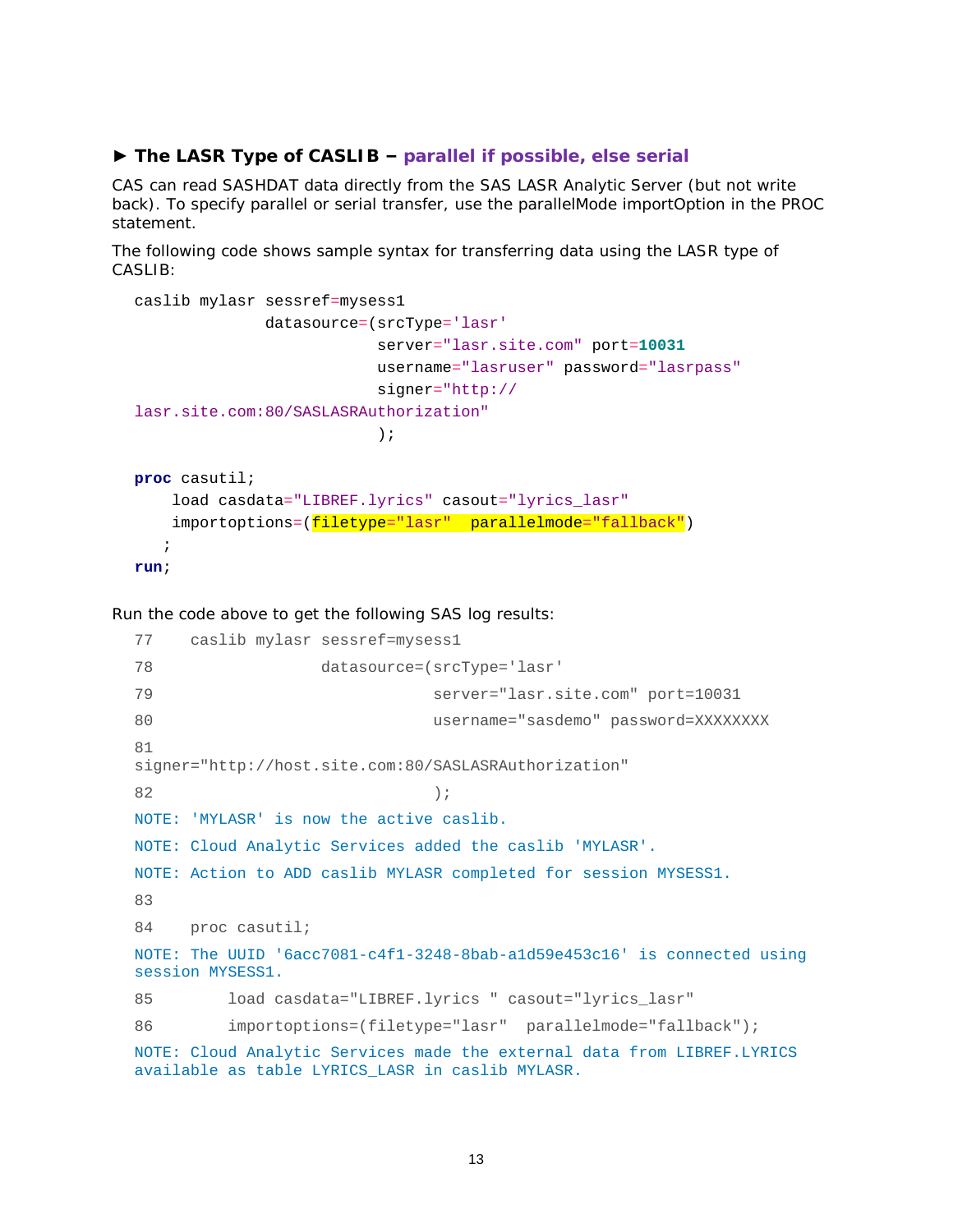NOTE: The Cloud Analytic Services server processed the request in 8.024644 seconds.

87 run;

Assuming that both LASR and CAS are running as distributed deployments (MPP on multiple hosts), the CAS workers can communicate directly with the LASR data nodes to fetch data in parallel. The number of workers and data nodes does not need to match. If either CAS or LASR is running as a single SMP server, then parallel transfer is not possible. The default value for parallelMode is FALLBACK, which directs CAS to attempt direct, parallel connections between its workers and LASR's data nodes. If that fails, then CAS will try again as a serial transfer between the CAS controller and the LASR root node.

| LASR<br>Filetype | PROC importOptions                                             | Data<br><b>Transfers</b>                | Log Shows<br>Actual Transfer<br>Mode |
|------------------|----------------------------------------------------------------|-----------------------------------------|--------------------------------------|
| <b>SASHDAT</b>   | importOptions=(fileType="lasr"<br>parallelmode="FALLBACK")     | Parallel if<br>possible,<br>Else serial | <b>No</b>                            |
|                  | importOptions=(fileType="lasr"<br>$paralleled mode = "FORCE")$ | Parallel<br>only                        | No.                                  |
|                  | importOptions=(fileType="lasr"<br>$paralleled mode = "NONE")$  | Serial only                             | <b>No</b>                            |

#### **Table 4. Data Transfer Modes for Filetypes in a LASR Type of CASLIB**

The value of the parallelMode importOption is effectively ignored when MPP CAS is loading data from SMP LASR since only serial transfer is possible.

## *Minimizing Confusion*

Key takeaways from data transfer using the LASR type of CASLIB are as follows:

- CASLIBs with a srcType of LASR default to loading data (SASHDAT only) in parallel from MPP LASR to MPP CAS.
- Specify the parallelMode importOption if needed. The exception is when loading data from SMP LASR, which is serial only and the value specified for parallelMode is ignored.
- The SAS log does not indicate whether serial or parallel transfer is used.
- Refer to the [Recommended Reading](#page-32-0) section below for the web article titled "SAS® Data Connector/SAS® Data Connect Accelerator Logging" for more information.
- **► The (Amazon) S3 Type of CASLIB – parallel sometimes, serial others**

CAS can read and write SASHDAT data in Amazon S3 storage service in parallel only. However, CSV files are accessed in serial only.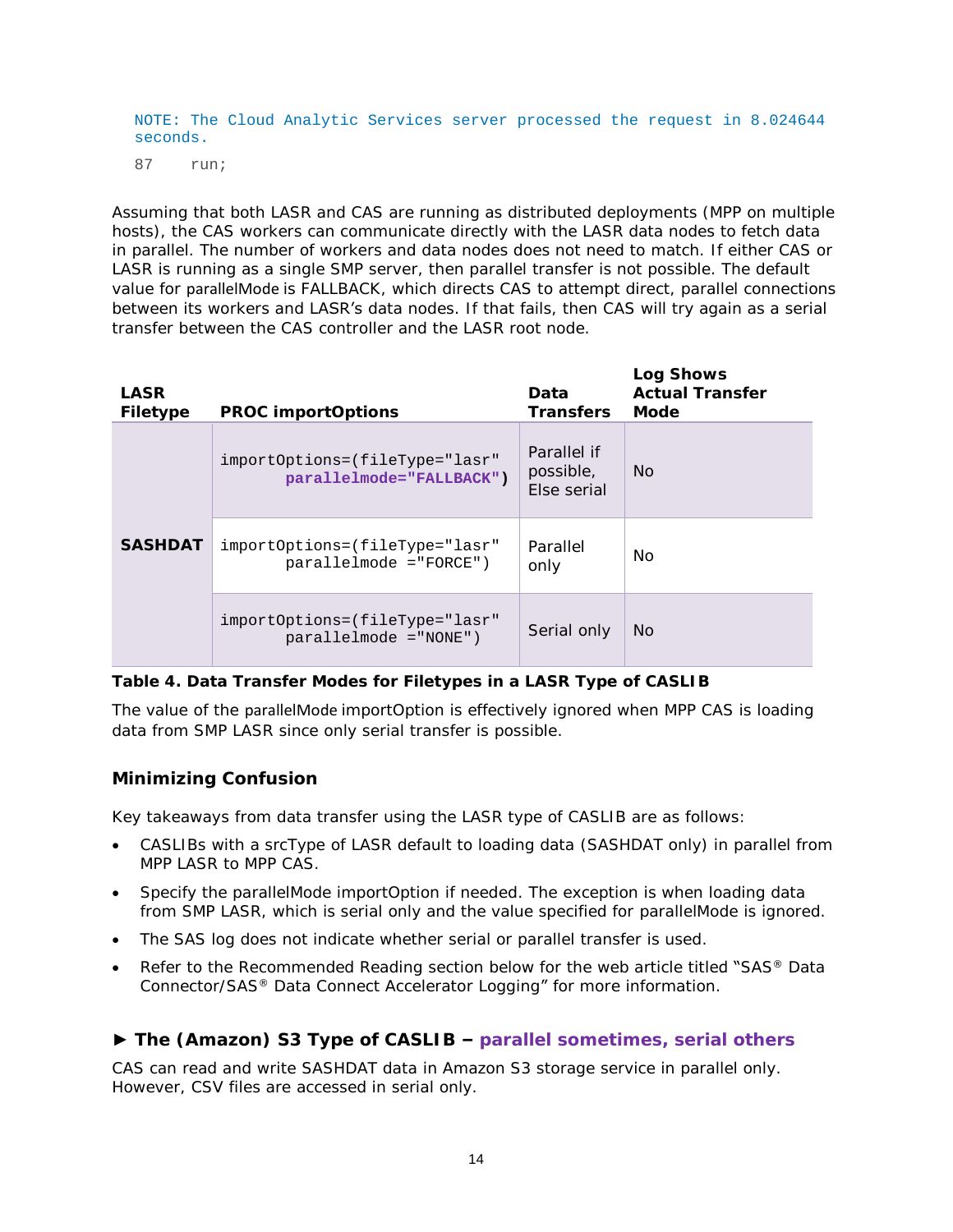The following code shows sample syntax for transferring data using the Amazon S3 type of CASLIB:

```
caslib mys3 datasource=(srctype="s3",
                         accesskeyid="GoBblEdYg0oK",
                         secretaccesskey="sAsSaFrAsS/kErCh0w",
                         region="US_East",
                         bucket="mybucket",
                         objectpath="/myfolder/"
\hspace{0.1cm});
proc casutil incaslib="mys3" outcaslib="mys3";
   load casdata="sushi.csv" casout="sushi_s3";
```

```
quit;
```
Run the code above to get the following SAS log results:

```
78 caslib mys3 datasource=(srctype="s3",
79 accesskeyid="GoBblEdYg0oK",
80 secretaccesskey="sAsSaFrAsS/kErCh0w",
81 region="US_East",
82 bucket="mybucket",
83 objectpath="/myfolder/"
84 \hspace{25mm} \rightarrow \hspace{25mm} \rightarrow \hspace{25mm} \rightarrow \hspace{25mm} \rightarrow \hspace{25mm} \rightarrow \hspace{25mm} \rightarrow \hspace{25mm} \rightarrow \hspace{25mm} \rightarrow \hspace{25mm} \rightarrow \hspace{25mm} \rightarrow \hspace{25mm} \rightarrow \hspace{25mm} \rightarrow \hspace{25mm} \rightarrow \hspace{25mm} \rightarrow \hspace{25mm} \rightarrow \hspace{25mm} \rightarrow \hspace{25mm} \rightarrow \hspace{25mm} \rightarrow \hspace{25mm} \rightarrow \hspace{25mm} \rightarrow \hspace{25mm} \rightarrow \hspace{25mm}NOTE: 'MYS3' is now the active caslib.
NOTE: Cloud Analytic Services added the caslib 'MYS3'.
NOTE: Action to ADD caslib MYS3 completed for session MYSESS1.
85 
86 proc casutil incaslib="mys3" outcaslib="mys3";
NOTE: The UUID '3e2390ca-9b1f-f749-b907-d6bc2b6d43a4' is connected using 
session MYSESS1.
87 load casdata="sushi.csv" casout="sushi_s3";
NOTE: Cloud Analytic Services made the file sushi.csv in AWS S3 bucket 
mybucket available as table SUSHI_S3 in caslib mys3.
NOTE: The Cloud Analytic Services server processed the request in 4.600251 
seconds.
```
87 quit;

The S3 type of CASLIB is new in SAS Viya 3.4. Even though CSV files are only accessed using serial transfer (that is, only the CAS controller accesses the data in S3), all the CAS workers also require network visibility to the Amazon S3 environment (that is, to the FQDN of Amazon S3 servers, including bucket hosts). Amazon S3 supports a maximum file size of 5 TB. Transport Layer Security (TLS) encryption can be specified to ensure secure data movement.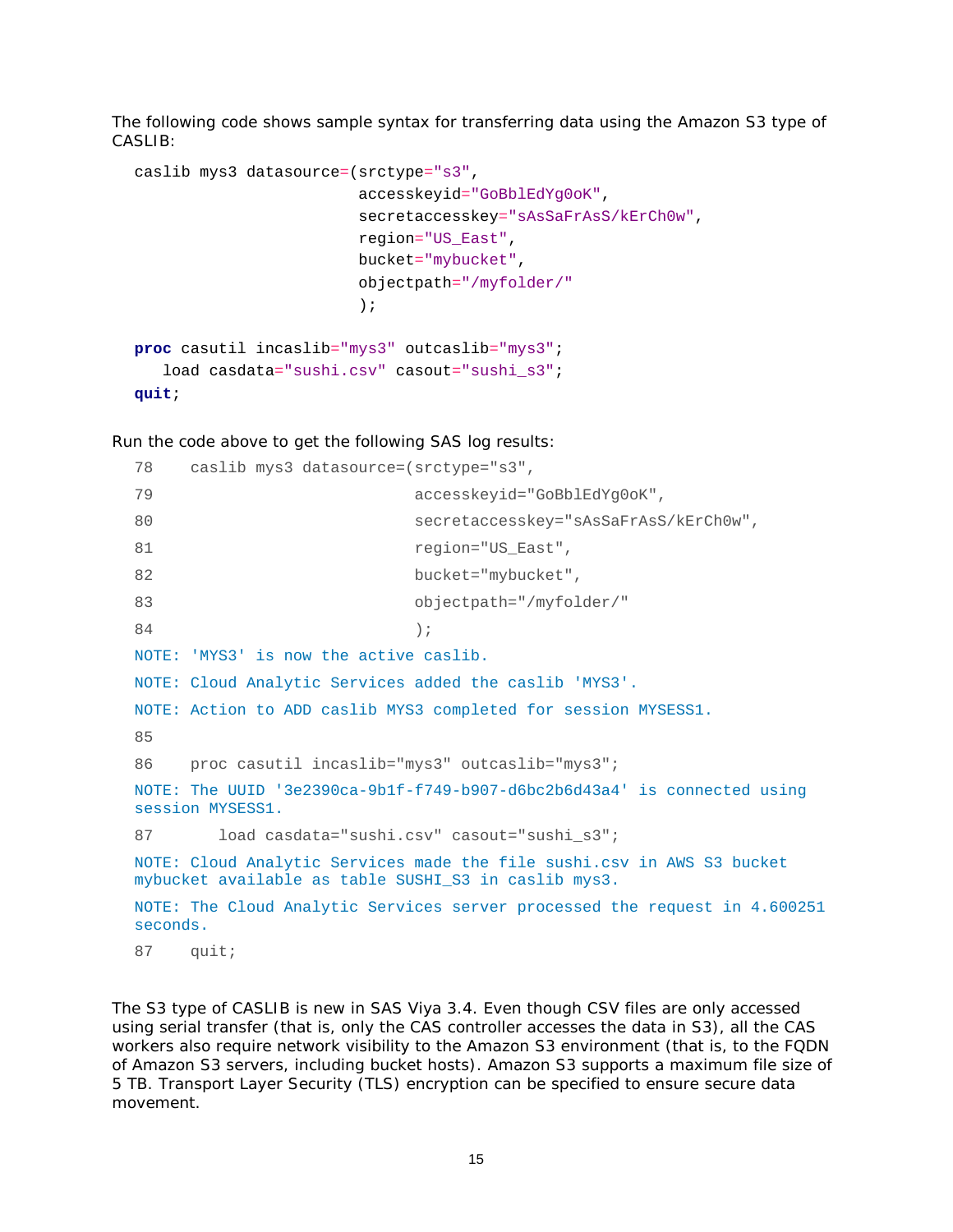| Filetype<br>in S3 | Data Transfers | Options     |
|-------------------|----------------|-------------|
| SASHDAT           | Parallel only  | <b>None</b> |
| <b>CSV</b>        | Serial only    | None        |

**Table 5. Data Transfer Modes for Filetypes in an Amazon S3 Type of CASLIB**

#### *Minimizing Confusion*

Key takeaways from data transfer using the Amazon S3 type of CASLIB are as follows:

- CAS will only perform parallel loading of SASHDAT files stored in Amazon S3. No fallback to serial transfer is offered.
- Only the CAS controller will access CSV files, which reside in Amazon S3. Ensure that the CAS workers have network visibility to the S3 host machines as well.
- The SAS log does not indicate whether serial or parallel transfer is used.
- Refer to the [Recommended Reading](#page-32-0) section below for the web article titled "SAS® Data Connector/SAS® Data Connect Accelerator Logging" for more information.

## **► The SPDE Type of CASLIB – parallel, unless serial is specified**

CAS can read data files in the SAS Scalable Performance Data Engine (SPD Engine) format. Those tables can be stored either on disk mounted locally to CAS or in HDFS. Multi-node transfer using the SAS Data Connector for the SPD Engine is the default.

The following code shows sample syntax for transferring data using the SPDE type of CASLIB:

```
caslib myspde dataSource=(srctype="spde",
                            dataTransferMode="serial",
                            numReadNodes=0,
                            mdfpath="/path/to/spde/meta",
                            datapath="/path/to/spde/data",
                            dfdebug=sqldetails) ;
proc casutil ;
    load incaslib="myspde" casdata="sparkle"
         outcaslib="myspde" casout="sparkle_spde" replace ;
run ;
```

| 77 |  | caslib myspde dataSource=(srctype="spde", |
|----|--|-------------------------------------------|
| 78 |  | dataTransferMode="serial",                |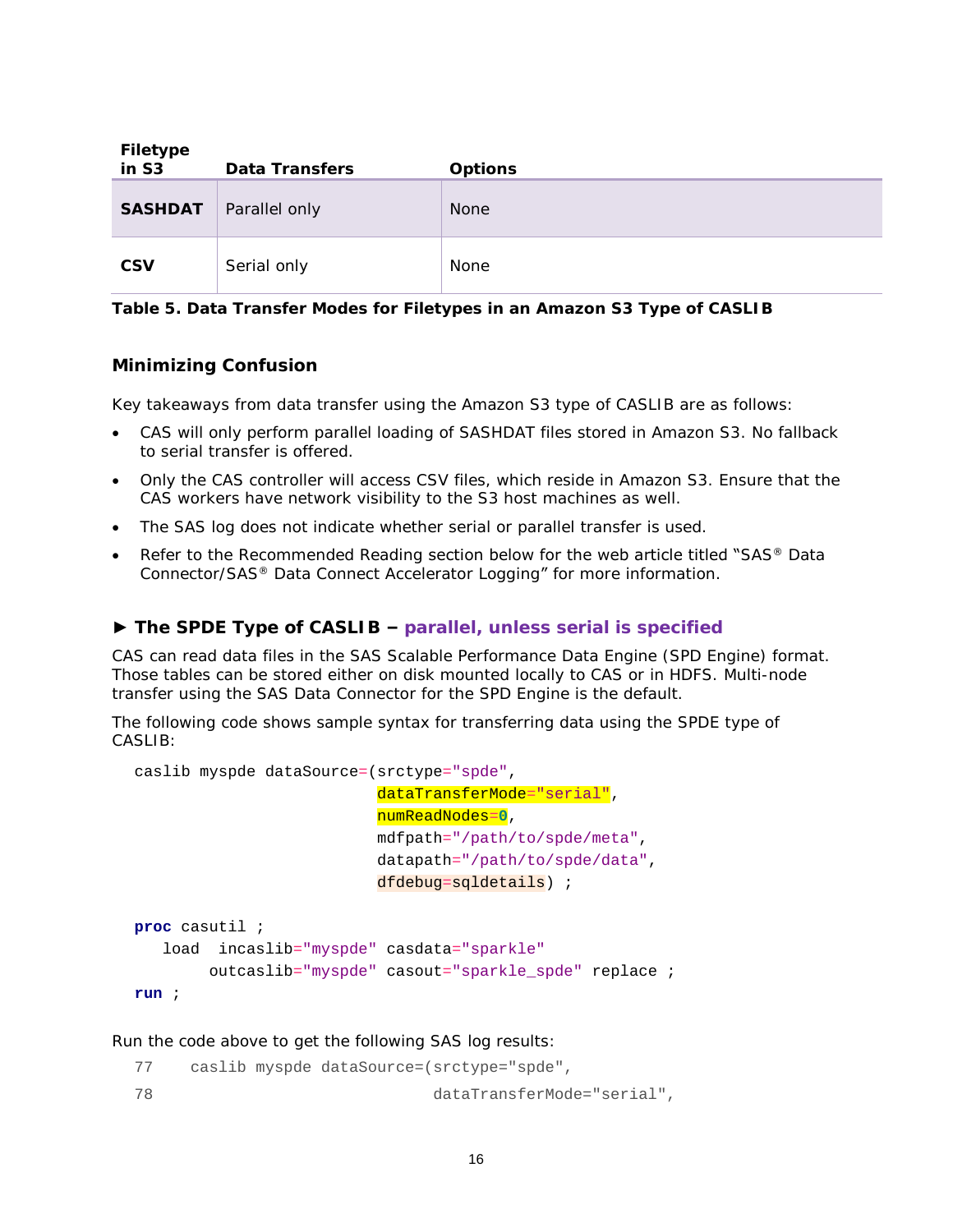```
79 numReadNodes=0,
80 mdfpath="/path/to/spde/meta",
81 datapath="/path/to/spde/data",
82 dfdebug=sqldetails) ;
NOTE: 'MYSPDE' is now the active caslib.
NOTE: Cloud Analytic Services added the caslib 'MYSPDE'.
NOTE: Action to ADD caslib MYSPDE completed for session MYSESS1.
83 
84 proc casutil ;
NOTE: The UUID '50006a2d-2d64-db42-a993-3f2e06fe30dd' is connected using 
session MYSESS1.
85 load incaslib="myspde" casdata="sparkles"
86 outcaslib="myspde" casout="sparkles" replace;
NOTE: Performing serial LoadTable action using SAS Data Connector to SPDE.
NOTE: Reading Rows from all worker nodes.
NOTE: Up to 360002 rows will be read each by 4 workers for a total of 
1440000 rows.
NOTE: Worker #0 will read obs 1 to 360002.
NOTE: Worker #1 will read obs 360003 to 720004.
NOTE: Worker #2 will read obs 720005 to 1080006.
NOTE: Worker #3 will read obs 1080007 to 1440000.
NOTE: Cloud Analytic Services made the external data from sparkles
available as table SPARKLES in caslib myspde.
NOTE: The Cloud Analytic Services server processed the request in 1.440774 
seconds.
87 run ;
```
Remember that multi-node data transfer is a feature of SAS Data Connectors (hence the log message about "serial LoadTable action"). Notice also that a new directive was provided in the caslib statement: dfdebug=sqldetails. When present, CAS will log additional details about the multi-node data transfer. This debug option is only available for use with select data sources and the results will vary for each.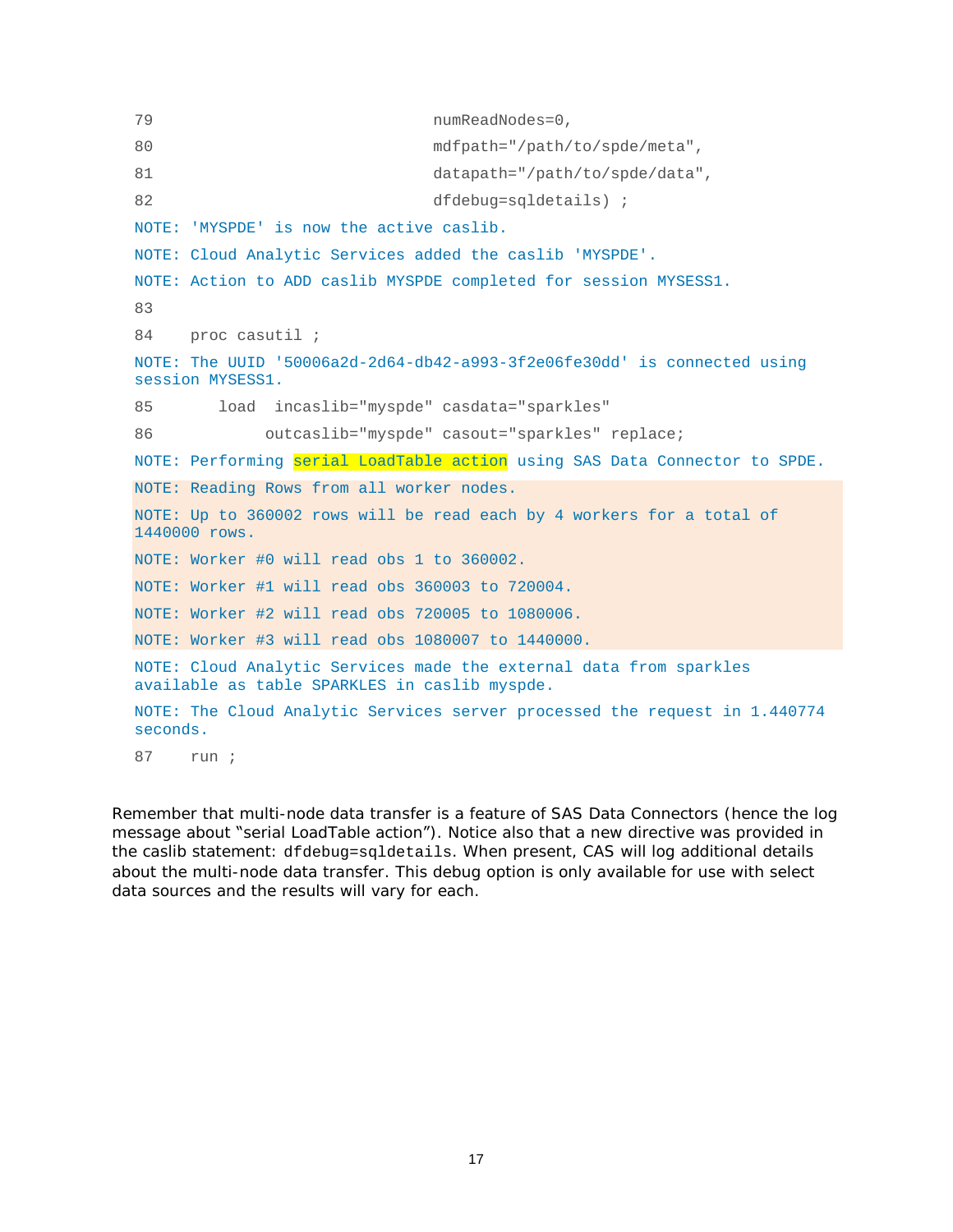| Caslib<br>srctype | Caslib dataSource Options to<br>Specify Transfer Mode                              | Data<br>Transfers                           | Log Shows Number of<br>CAS Workers<br><b>Transferring Data</b> |
|-------------------|------------------------------------------------------------------------------------|---------------------------------------------|----------------------------------------------------------------|
| <b>SPDE</b>       | dataTransferMode="serial"<br>$numReadNodes=0$ (or >1)<br>$numWriteNodes=0$ (or >1) | Multi-node                                  | Yes, when<br>dfdebug=sgldetails                                |
|                   | dataTransferMode="serial"<br>numReadNodes=1<br>numWriteNodes=1                     | Serial only                                 | No.                                                            |
|                   | dataTransferMode="parallel"                                                        | Parallel only<br>using the<br><b>SAS EP</b> | <b>No</b>                                                      |
|                   | dataTransferMode="auto"<br>$numReadNodes=0$ (or >1)<br>numWriteNodes=0 (or >1)     | Parallel if<br>possible,<br>else serial     | Yes, for multi-node when<br>dfdebug=sqldetails                 |

**Table 6. Data Transfer Modes for Filetypes in an SPDE Type of CASLIB**

Unlike other CASLIB srcTypes, data transfer defaults to multi-node using the Data Connector for SPD Engine. This makes sense in that SPD Engine files are purpose-built for multi-threaded access. If the SAS In-Database Embedded Process is deployed to Hadoop where the SPD Engine files are stored in HDFS, then fully parallel transfer is also available there.

# *Minimizing Confusion*

Key takeaways from data transfer using the SPD Engine type of CASLIB are as follows:

- The SAS Data Connector for the SPD Engine is included with CAS as a native access mechanism. No additional purchase is necessary, and no associated SAS/ACCESS product is needed.
- Multi-node data transfer is the default. This is unlike other srcTypes which default to serial-only transfer when using SAS Data Connector products
- Use the optional dfdebug=sqldetails parameter to show multi-node transfer with a breakdown of the range of table observations that each CAS worker will load directly.

# **EXTERNAL DATA SOURCES**

CAS can also work with non-native data from external data providers. If the data we want for CAS is not stored in a SAS format, it is usually in a remote system. To get to that data, we need specific software components.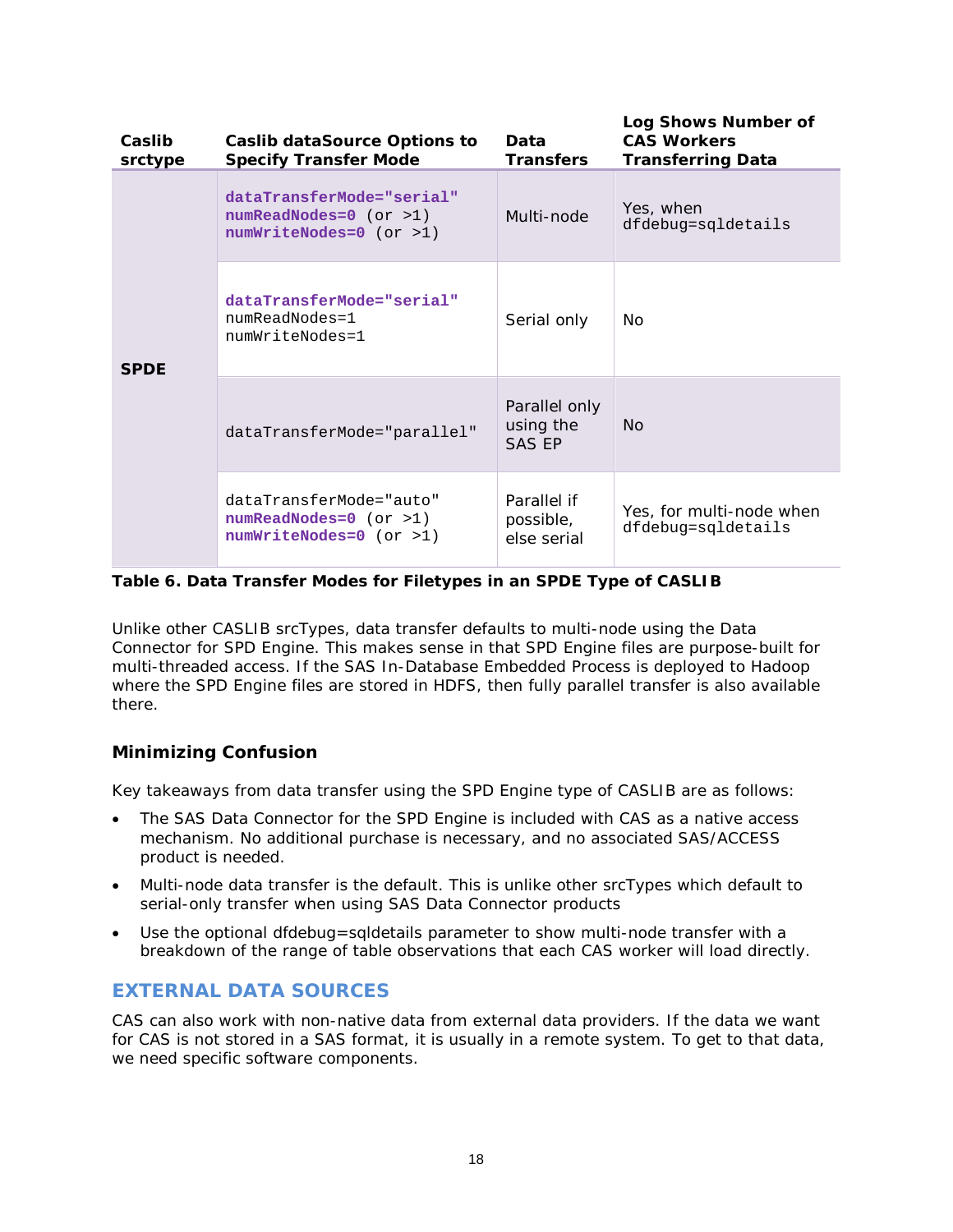#### **► SAS Data Connector – serial, except when it's parallel**

CAS can communicate with external data providers by implementing the appropriate SAS Data Connector product (offered with SAS/ACCESS products). SAS offers Data Connectors for Hadoop, Impala, Oracle, PostgreSQL, ODBC, PC Files, and many more.

The CASLIB syntax varies by data provider to specify details like schema, server, and user credentials.

## *Serial Transfer with SAS Data Connector*

The default mode of operation used by CAS for SAS Data Connectors is serial transfer such that the CAS controller connects to the data source, queries the data, and distributes the data to the CAS workers.

The following code shows sample syntax for serial data transfer using a SAS Data Connector for Postgres:

```
caslib mypg sessref= mysess1
             datasource=(srctype="postgres",
                          username="pguser",
                          password="pgpass",
                          server="pg.site.com",
                          database="mydb",
                          schema="myschema") ; 
proc casutil;
    load casdata="polygons" casout="polygons_pg";
quit;
```

```
78 caslib mypg sessref=mysess1
79 datasource=(srctype="postgres",
80 username="pguser",
81 password=XXXXXXXX,
82 server="pg.site.com",
83 database="mydb",
84 schema="myschema";
NOTE: Executing action 'table.addCaslib'.
NOTE: 'MYPG' is now the active caslib.
NOTE: Cloud Analytic Services added the caslib 'MYPG'.
NOTE: Action 'table.addCaslib' used (Total process time):
NOTE: real time 0.021744 seconds
NOTE: cpu time 0.042650 seconds (196.15%)
NOTE: total nodes 5 (20 cores)
NOTE: total memory 156.32G
```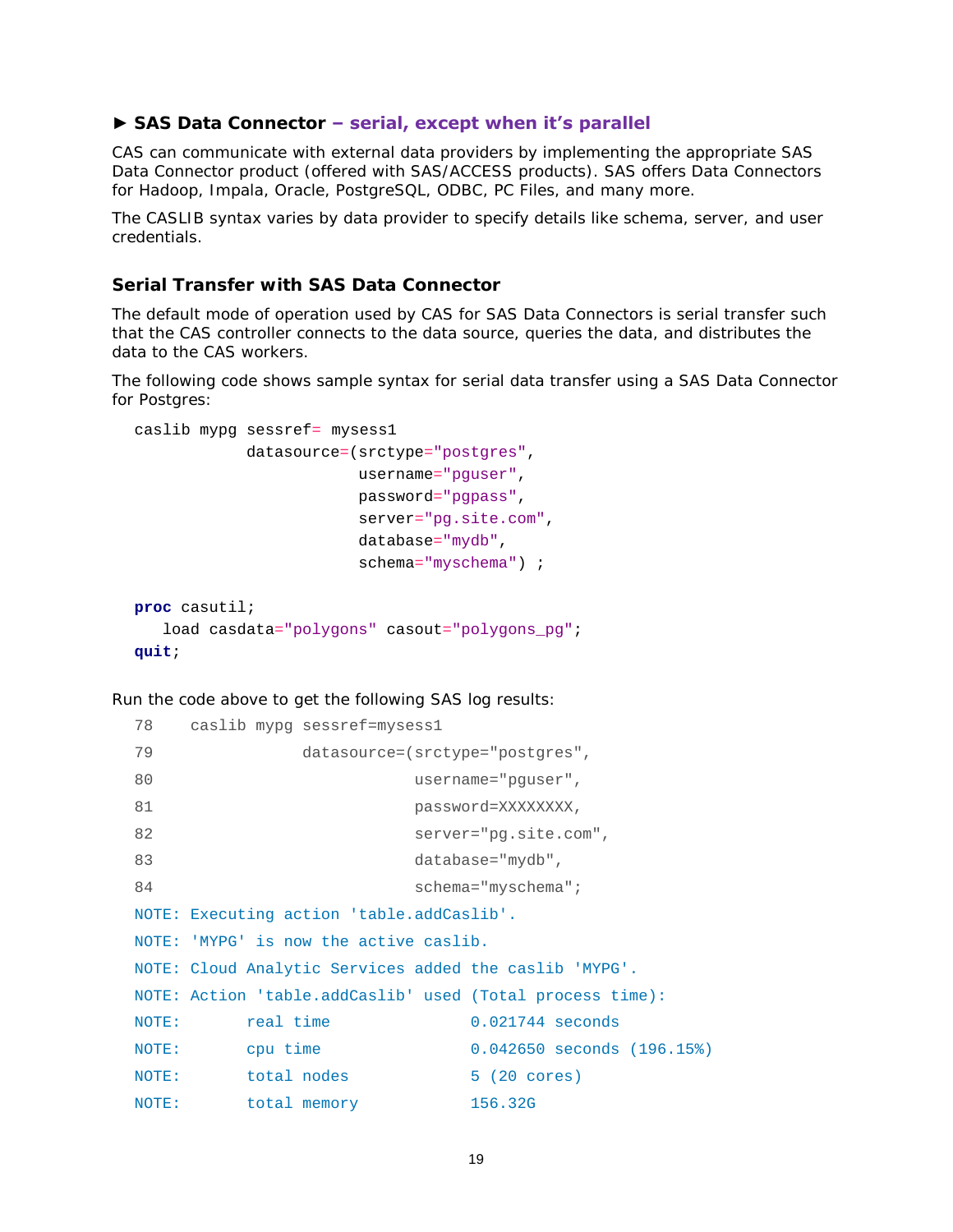```
NOTE: memory 4.15M (0.00%)
NOTE: Action to ADD caslib MYPG completed for session MYSESS1.
85 
86 proc casutil;
NOTE: The UUID 'f1fb1e76-65a3-bd4b-8f19-c30a8afbf738' is connected using 
session MYSESS1.
87 load casdata="polygons" casout="polygons_pg";
NOTE: Executing action 'table.loadTable'.
NOTE: Performing serial LoadTable action using SAS Data Connector to 
PostgreSQL.
NOTE: Cloud Analytic Services made the external data from polygons 
available as table POLYGONS_PG in caslib MYPG.
NOTE: Action 'table.loadTable' used (Total process time):
NOTE: real time 0.117057 seconds
NOTE: cpu time 0.134396 seconds (114.81%)
NOTE: total nodes 5 (20 cores)
NOTE: total memory 156.32G
NOTE: memory 17.82M (0.01%)
NOTE: bytes moved 25.92K
NOTE: The Cloud Analytic Services server processed the request in 0.117057 
seconds.
88 quit;
```
## *Multi-node Transfer with SAS Data Connector*

Multi-node transfer occurs when the CAS controller directs each CAS worker to query its allotment of data through its SAS Data Connector (and associated third-party data provider client).

Multi-node transfer is available for most SAS Data Connector products (except JDBC, ODBC, and PC File Formats). Optional caslib dataSource parameters that enable multi-node transfer are as follows:

- Loading data:  $numReadNodes$  with a value of 0 or  $>1$
- Saving data:  $numWriteNodes$  with a value of 0 or  $>1$

If not specified for external data sources, numReadNodes (and numWriteNodes) parameters will run with a default value of 1, meaning serial-only transfer through the CAS controller.

The following code shows sample syntax for multi-node data transfer using SAS Data Connectors:

```
caslib mypg sessref= mysess1
             datasource=(srctype="postgres",
                          username="myuser",
                          password="mypass",
```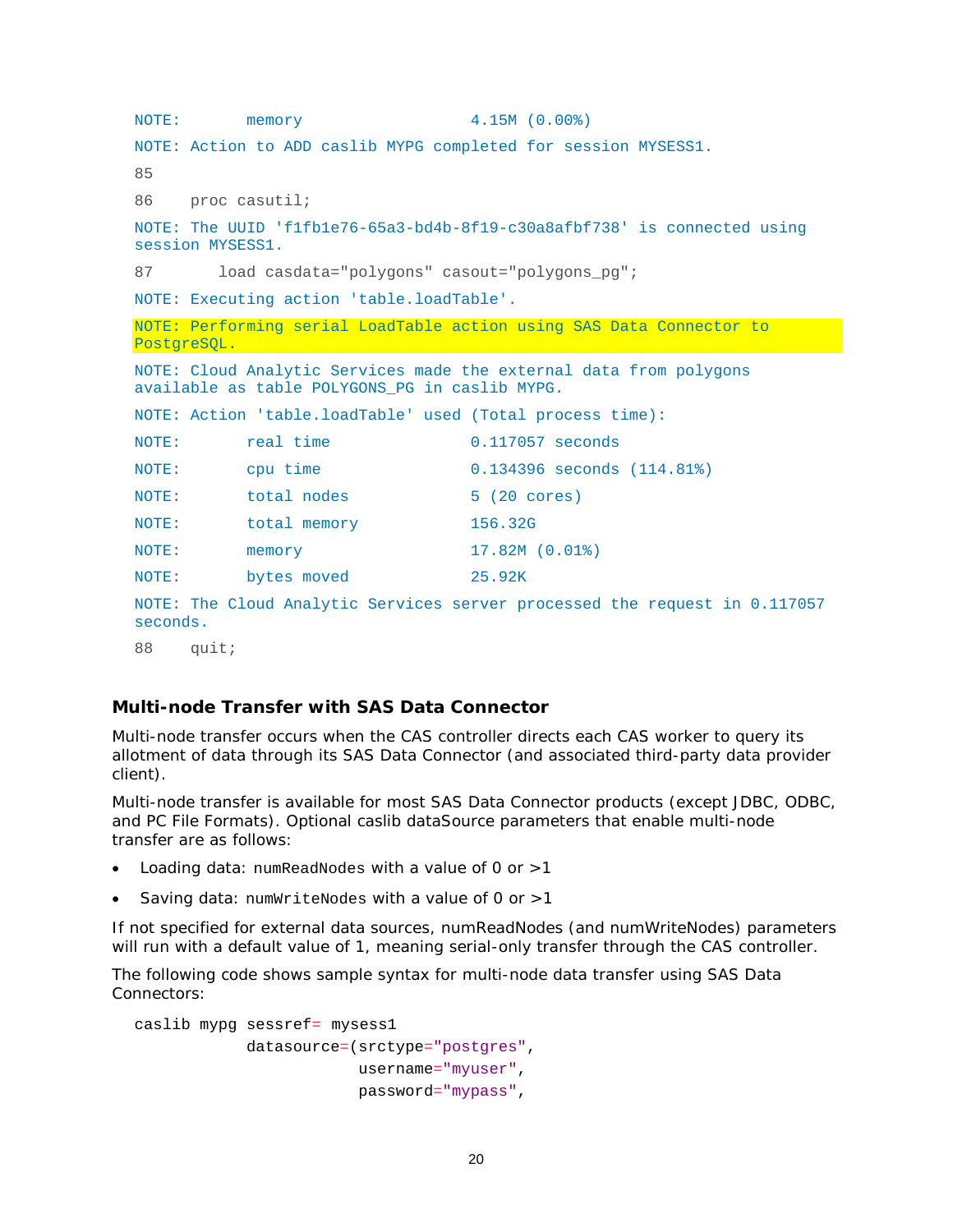```
 server="pg.site.com",
                           database="mydb",
                           schema="myschema",
                           numreadnodes=10,numwritenodes=10) ; 
proc casutil;
```

```
 load casdata="polygons" casout="polygons_pg";
quit;
```

```
78 caslib mypg sessref=mysess1
79 datasource=(srctype="postgres",
80 username="casdm",
81 password=XXXXXXXX,
82 server="sasdb.race.sas.com",
83 database="casdm",
84 schema="public",
85 120 numreadnodes=10,numwritenodes=10) i
NOTE: Executing action 'table.addCaslib'.
NOTE: 'MYPG' is now the active caslib.
NOTE: Cloud Analytic Services added the caslib 'MYPG'.
NOTE: Action 'table.addCaslib' used (Total process time):
NOTE: real time 0.021744 seconds
NOTE: cpu time 0.042650 seconds (196.15%)
NOTE: total nodes 5 (20 cores)
NOTE: total memory 156.32G
NOTE: memory 4.15M (0.00%)
NOTE: Action to ADD caslib MYPG completed for session MYSESS1.
86 
87 proc casutil;
NOTE: The UUID 'f1fb1e76-65a3-bd4b-8f19-c30a8afbf738' is connected using 
session MYSESS1.
88 load casdata="polygons" casout="polygons_pg";
NOTE: Executing action 'table.loadTable'.
NOTE: Performing serial LoadTable action using SAS Data Connector to 
PostgreSQL.
WARNING: The value of numReadNodes(10) exceeds the number of available 
worker nodes(4). The load will proceed with numReadNodes=4.
NOTE: Cloud Analytic Services made the external data from polygons 
available as table POLYGONS_PG in caslib MYPG.
```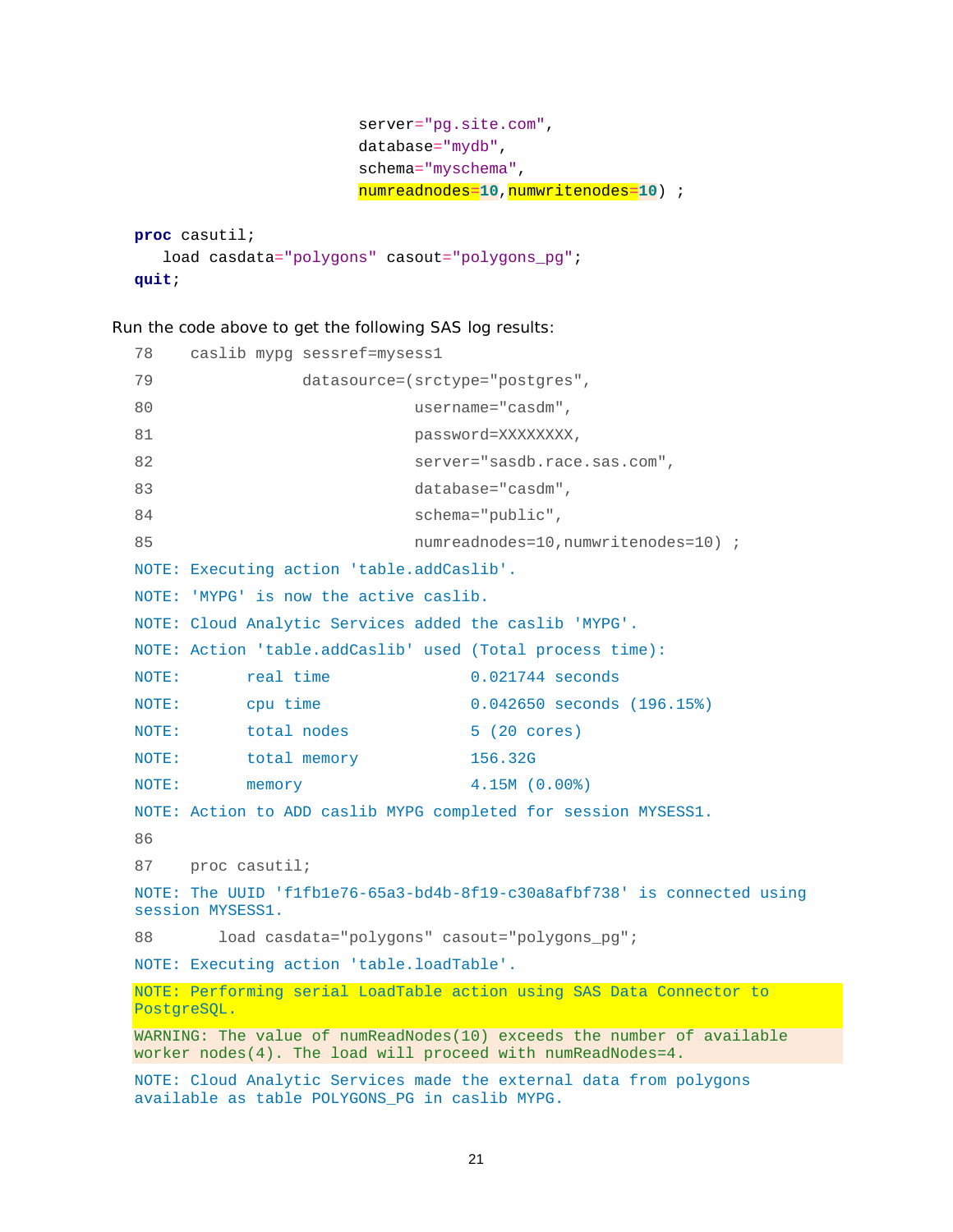|          | NOTE: Action 'table.loadTable' used (Total process time): |                                                                            |
|----------|-----------------------------------------------------------|----------------------------------------------------------------------------|
| NOTE:    | real time                                                 | 0.117057 seconds                                                           |
| NOTE:    | cpu time                                                  | $0.134396$ seconds $(114.81)$                                              |
| NOTE:    | total nodes                                               | 5 (20 cores)                                                               |
| NOTE:    | total memory                                              | 156.32G                                                                    |
| NOTE:    | memory                                                    | $17.82M(0.01$ <sup>8</sup> )                                               |
| NOTE:    | bytes moved                                               | 25.92K                                                                     |
| seconds. |                                                           | NOTE: The Cloud Analytic Services server processed the request in 0.117057 |
| 89       | quit;                                                     |                                                                            |

Notice in this log that SAS says it's performing a *serial* LoadTable action where multi-node transfer occurs. The word "serial" in this usage is just another way of saying that the SAS Data Connector software is used. The workers do indeed perform a multi-node load where each queries its assigned allotment of data from the source.

There are many requirements to ensure full participation of all designated CAS workers in the transfer. If any of those requirements fail, then CAS will gracefully fallback to fewer CAS workers, all the way down to one if necessary.

By default, the SAS log does not show which CAS workers are participating in the data transfer (or even how many). But we can coax some information out by specifying a value of numReadNodes (and/or numWriteNodes) that is greater than the real number of CAS workers available. Doing so will cause SAS to show a warning message in the log that indicates the number of CAS workers that it will attempt to use.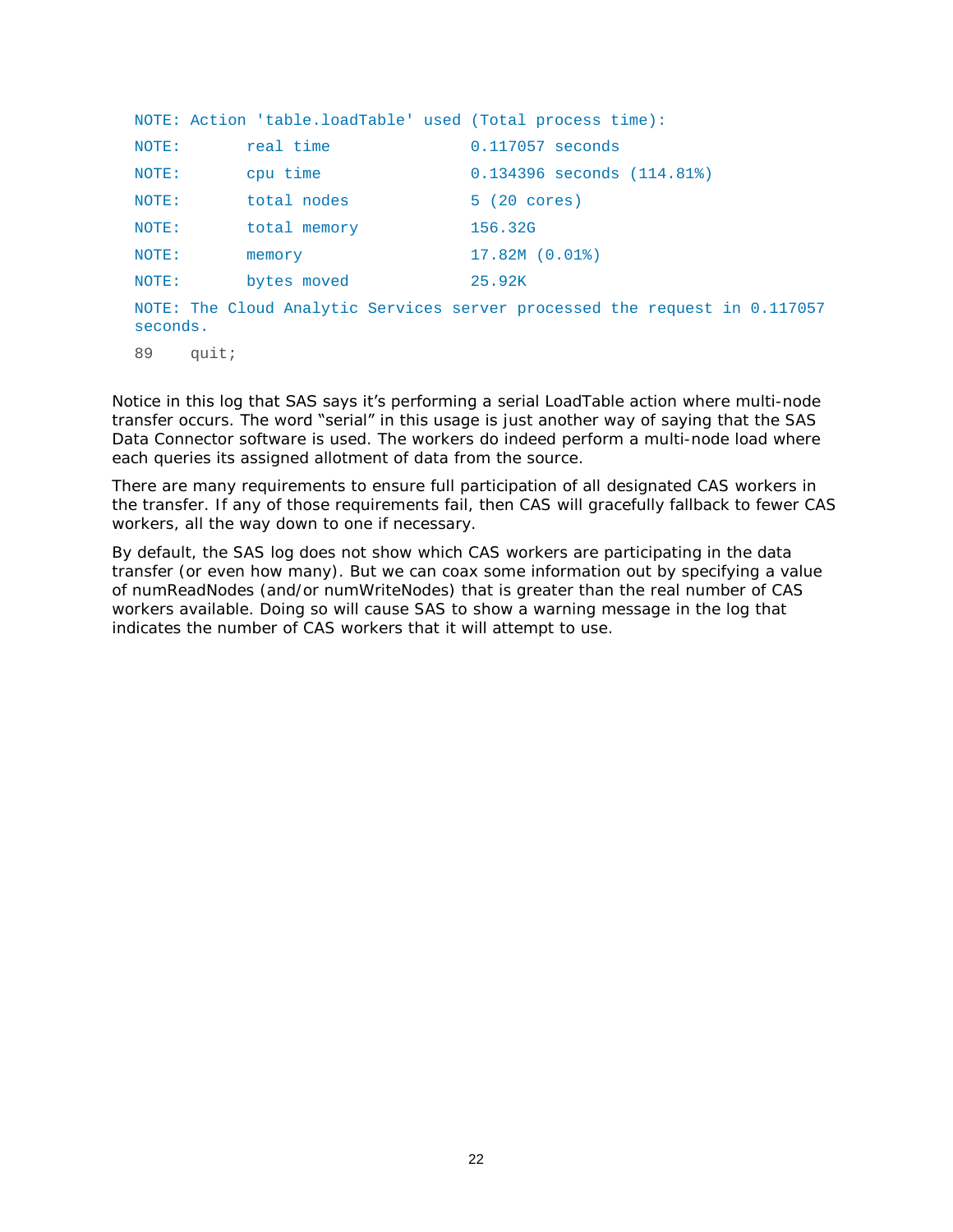| <b>CASLIB</b><br>srctypes                                 | Caslib dataSource Options<br>to Enable Multi-node<br>Data<br>Transfer<br>Transfers |                | Log Shows Number of<br><b>CAS Workers</b><br><b>Transferring Data</b> |
|-----------------------------------------------------------|------------------------------------------------------------------------------------|----------------|-----------------------------------------------------------------------|
| JDBC,<br>ODBC,<br>Path (PC Files)                         | None                                                                               | Serial only    | <b>No</b>                                                             |
| DB <sub>2</sub><br>HANA,<br>Impala,<br>MySQL,<br>Oracle,  | numReadNodes=1<br>numWriteNodes=1                                                  | Serial only    | No                                                                    |
| Postgres,<br>Redshift,<br>Spark,<br>SQLServer,<br>Vertica | $numReadNodes=0$ (or >1)<br>numWriteNodes=0 (or >1)                                | Multi-<br>node | When numReadNodes is<br>greater than number of<br><b>CAS workers</b>  |
| Hadoop,                                                   | dataTransferMode="serial"<br>numReadNodes=1<br>numWriteNodes=1                     | Serial only    | N <sub>O</sub>                                                        |
| Teradata                                                  | dataTransferMode="serial"<br>$numReadNodes=0$ (or >1)<br>numWriteNodes=0 (or >1)   | Multi-<br>node | When numReadNodes is<br>greater than number of<br><b>CAS workers</b>  |

**Table 7. Data Transfer Modes for Sources Using a SAS Data Connector**

Notice that for most CASLIB srcTypes, the dataTransferMode option cannot be specified. In these cases, it is effectively "serial", meaning that the appropriate SAS Data Connector technology is used. Also, the default value for numReadNodes and numWriteNodes for SAS Data Connectors to third-party data sources is "1", meaning that the CAS controller will serially load the data from the source and distribute it to the workers. Multi-node data transfer can be enabled by setting numReadNodes and/or numWriteNodes to "0" (meaning all CAS workers) or to a value greater than "1" (to specify a limited number of CAS workers). JDBC, ODBC, and Path (for PC Files) srcTypes cannot use multi-node data transfer.

# *Minimizing Confusion*

Key takeaways from data transfer using the SAS Data Connectors are as follows:

• CASLIBs defined to external data sources default to using the associated SAS Data Connector software (that is, if available, dataTransferMode="serial").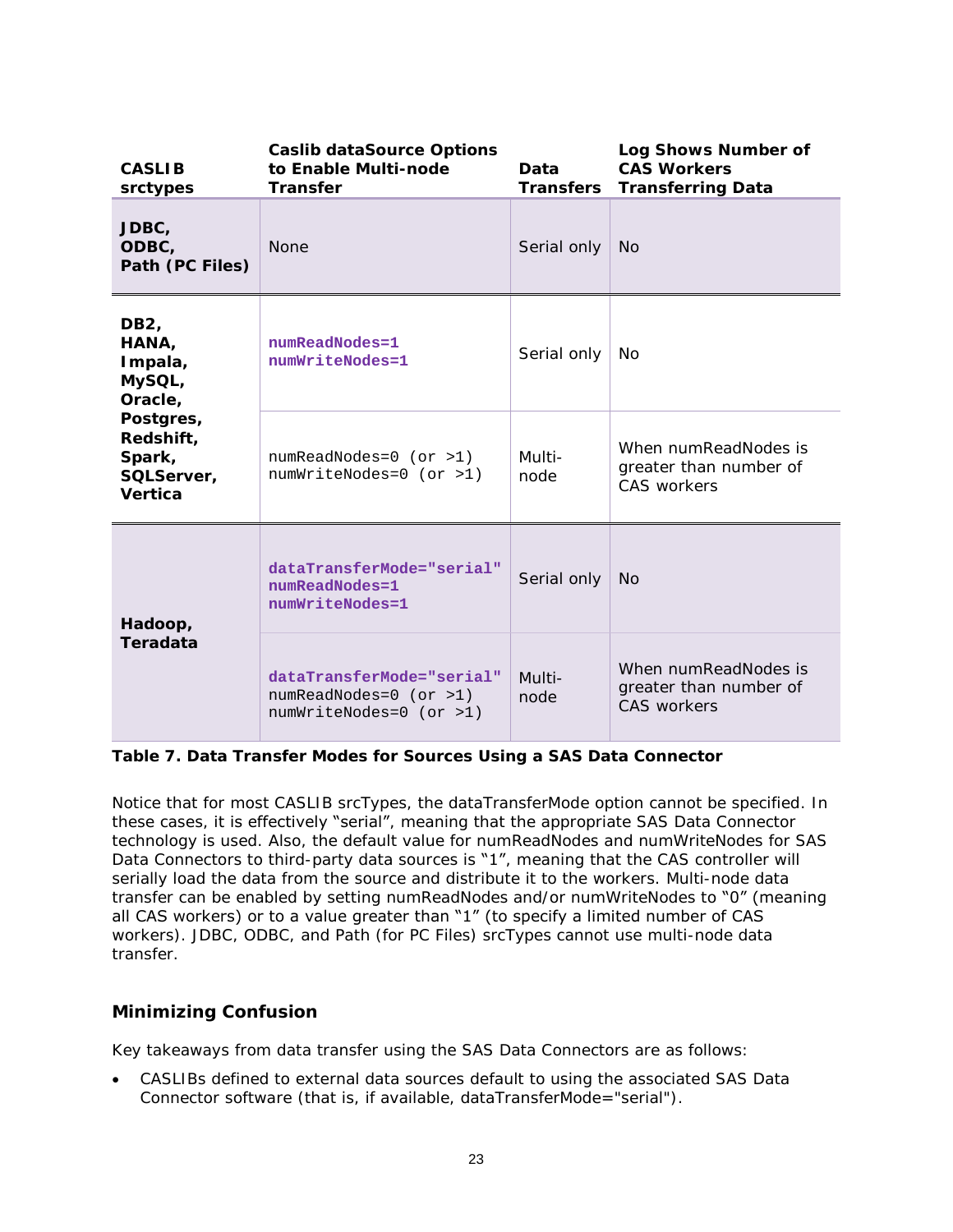- When dataTransferMode is specified in the caslib dataSource options, the value "serial" actually means "Use SAS Data Connector software", which includes the ability to perform multi-node transfer (which, under ideal conditions, is effectively parallel movement).
- The dataTransferMode can only be specified for the external data sources that SAS offers SAS Data Connect Accelerator software: Hadoop, Spark, and Teradata as of SAS Viya 3.4. Otherwise, the value is effectively "serial" (meaning "Use SAS Data Connector software") and therefore multi-node transfer is possible.
- Multi-node data transfer is enabled using the numReadNodes and numWriteNodes caslib dataSource options. Multi-node transfer is not available for JDBC, ODBC, or PC Files.
- The value of numReadNodes and numWriteNodes is a *suggestion*, not a requirement. CAS will attempt to use the number of nodes specified. However, if it can only proceed by using fewer nodes, then it will.
- Only the CAS workers that perform the data transfer will have the data available in memory. If that data should be distributed across the remaining workers as well, then additional steps are needed to make it happen  $-$  it's not automatic.
- If only one data connection from CAS is possible (or numReadNodes=1), then standard serial transfer will occur where the CAS controller loads the data from source and distributes it across all workers.
- For more information about which CAS workers participated in the multi-node transfer, refer to the [Recommended Reading](#page-32-0) section below for the web article titled "SAS® Data Connector/SAS® Data Connect Accelerator Logging".

## **► SAS Data Connect Accelerator – perfectly parallel, with fallback to serial**

SAS currently offers Data Connect Accelerator (DCA) products to work with Hive and Spark in Hadoop as well as Teradata. The DCA works in conjunction with our SAS® In-Database technology in the form of the SAS® Embedded Process (EP). The EP is a specialized software component that is deployed inside the remote data provider. Its primary purpose is to "take the analytics to the data" to reduce data movement and duplication. SAS offers data quality, scoring, and code acceleration functionality with our SAS In-Database products.

To access the full power of products like SAS<sup>®</sup> Visual Analytics, SAS<sup>®</sup> Visual Statistics, and SAS® Visual Data Mining and Machine Learning, data must be brought over into CAS. And the EP can aid with data transfer to CAS as well. The SAS Embedded Process for SAS Viya 3.4 can transfer data in parallel to CAS from Hive tables, Spark tables, SAS SPD Engine tables in HDFS, and Teradata tables.

Each instance of the EP in a data provider can be directed to send its allotment of rows to all CAS workers ensuring even distribution of the data. When directed, this is a parallel transfer of data with all CAS workers participating.

The following code shows sample syntax for parallel data transfer using the SAS Data Connect Accelerator:

caslib cashive datasource=(srctype="hadoop",

server="hadoop.site.com",

username="hadoopuser",

#### dataTransferMode="parallel",

hadoopconfigdir="/opt/sas/viya/config/data/hadoop/conf", hadoopjarpath="/opt/sas/viya/config/data/hadoop/lib",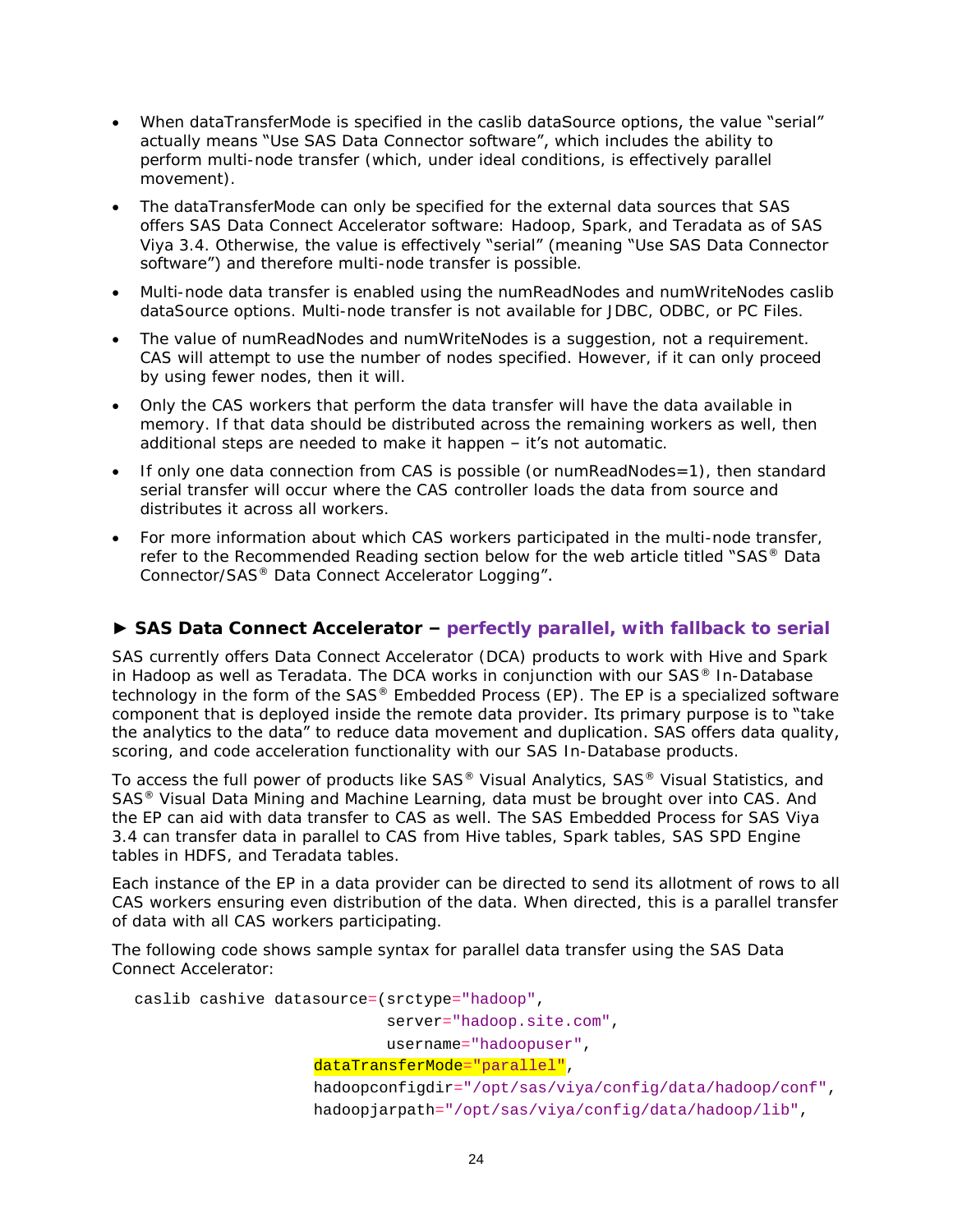```
 schema="hiveschema"
dfdebug=epinfo);
```

```
proc casutil ;
    load incaslib="cashive" casdata="endeavors"
         outcaslib="cashive" casout="endeavors" replace ;
run ;
```

```
85 /* Define the caslib for parallel execution */
86 caslib cashive datasource=(srctype="hadoop",
87 server="hadoop.site.com",
88 username="hadoopuser",
89 dataTransferMode="parallel",
90 
hadoopconfigdir="/opt/sas/viya/config/data/hadoop/conf",
91 
hadoopjarpath="/opt/sas/viya/config/data/hadoop/lib",
92 schema="cashive"
93 dfdebug=epinfo);
NOTE: 'CASHIVE' is now the active caslib.
NOTE: Cloud Analytic Services added the caslib 'CASHIVE'.
NOTE: Action to ADD caslib CASHIVE completed for session MYSESS1.
94 
95 proc casutil ;
NOTE: The UUID '5bfbf791-adbd-1d47-81d0-7da43c1964d6' is connected using 
session MYSESS1.
96 load incaslib="cashive" casdata="endeavors"
97 outcaslib="cashive" casout="endeavors" replace ;
NOTE: Performing parallel LoadTable action using SAS Data Connect 
Accelerator for Hadoop.
NOTE: SAS Embedded Process tracking URL: 
http://sashdp01.race.sas.com:8088/proxy/application_1547927219062_0045/
NOTE: Job Status ......: SUCCEEDED
NOTE: Job ID ..........: 1547927219062_45
NOTE: Job Name ........: SASEP SuperReader 
/apps/hive/warehouse/cashive.db/endeavors
NOTE: File splits..... : 2
NOTE: Input records ...: 322
NOTE: Input bytes .....: 37048
```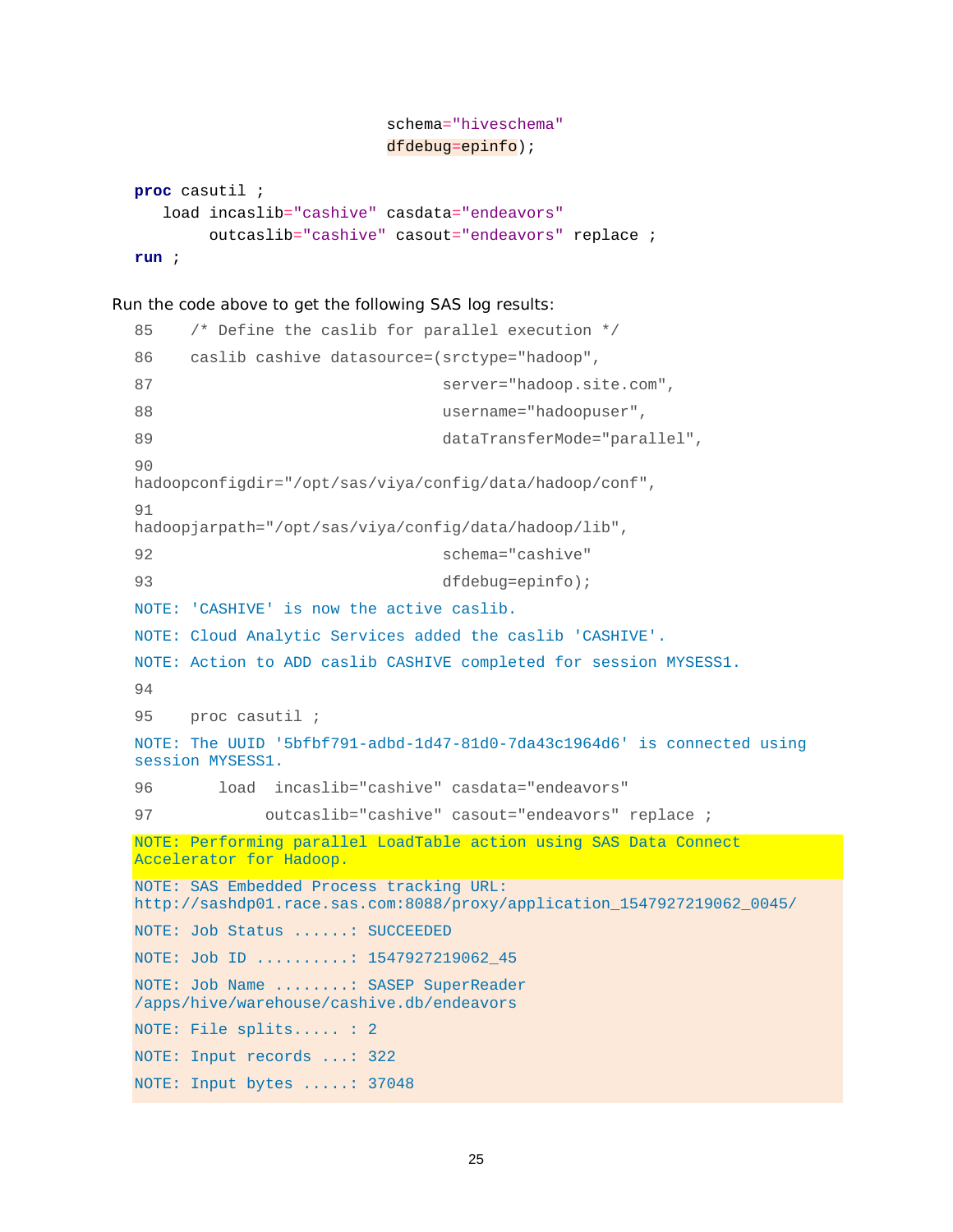```
NOTE: Output records ..: 0
NOTE: Output bytes ....: 0
NOTE: Transcode errors : 0
NOTE: Truncations .....: 0
NOTE: Map Progress ....: 100.00%
NOTE: Cloud Analytic Services made the external data from endeavors 
available as table ENDEAVORS in caslib cashive.
NOTE: The Cloud Analytic Services server processed the request in 27.066701 
seconds.
98 run ;
```
The dataSource option "dfdebug=epinfo" shows additional information and statistics in the  $log - of$ interest is the tracking URL to monitor the SAS Embedded Process job's execution in YARN. This debug option has no impact on execution efficiency. However, if you need additional help with troubleshooting an issue, then "dfdebug=all" can be used to enable the generation of more details by the SAS Embedded Process. Take care, however, as that option does more work, increasing the runtime of the jobs and generating larger log files.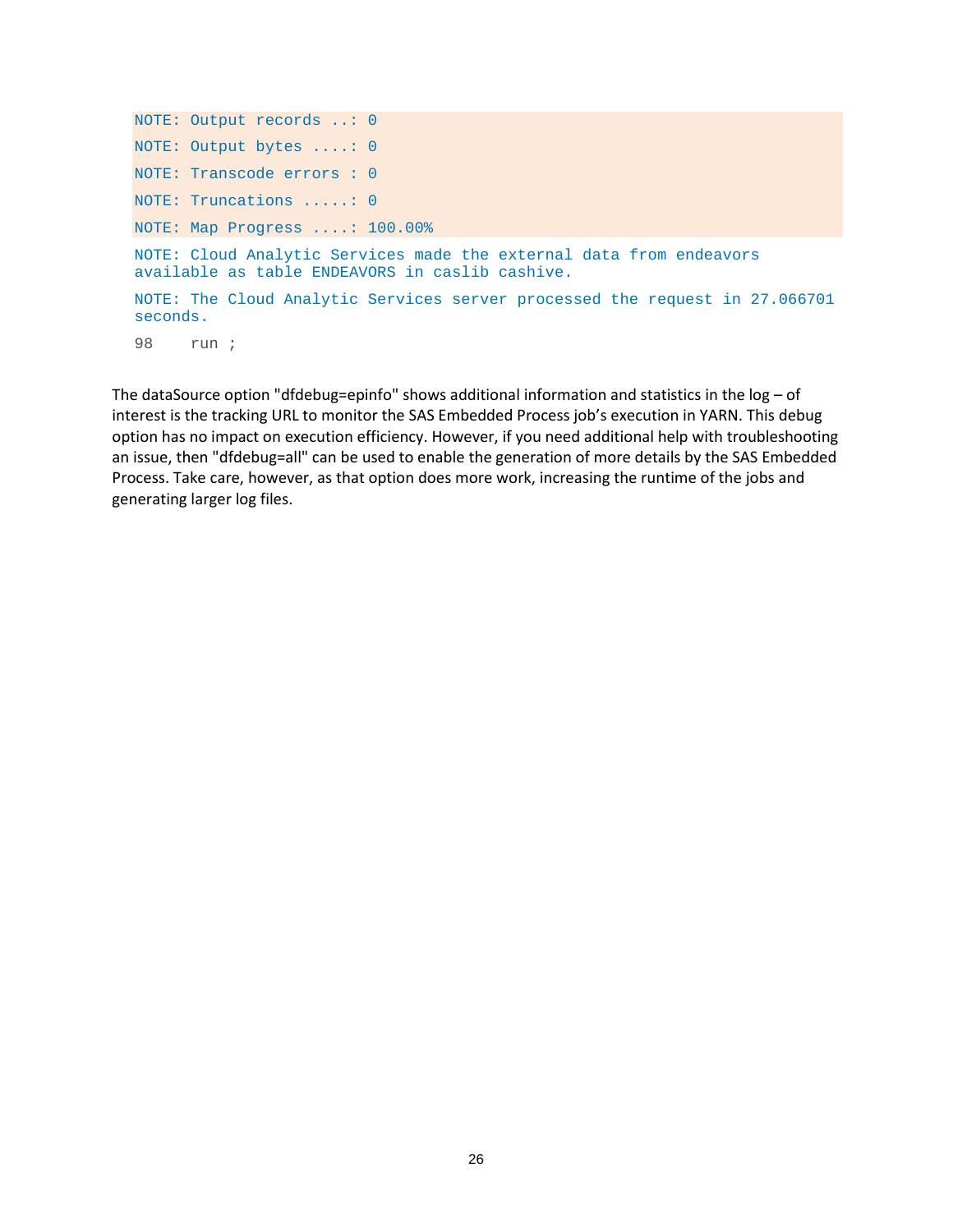| Caslib<br>srctype | Caslib dataSource Options<br>to Enable Parallel Transfer | Data<br>Transfers                                                 | Log Shows Transfer<br>Status             |
|-------------------|----------------------------------------------------------|-------------------------------------------------------------------|------------------------------------------|
| Hadoop            | dataTransferMode="auto"                                  | Parallel using<br>DCA,<br>if possible.<br>Else serial using<br>DC | Yes and more using<br>dfdebug=epinfo     |
|                   | dataTransferMode="parallel"                              | Parallel using<br>DCA only                                        | Yes and more using<br>dfdebug=epinfo     |
| Teradata          | dataTransferMode="auto"                                  | Parallel using<br>DCA,<br>if possible.<br>Else serial using<br>DC | Yes and more using<br>dfdebug=epinfo     |
|                   | dataTransferMode="parallel"                              | Parallel using<br>DCA only                                        | Yes and more using<br>dfdebug=epinfo     |
| <b>SPDE</b>       | dataTransferMode="auto"                                  | Parallel using<br>DCA,<br>if possible.<br>Else serial using<br>DC | Yes and more using<br>dfdebug=sqldetails |
|                   | dataTransferMode="parallel"                              | Parallel using<br>DCA only                                        | <b>No</b>                                |

**Table 8. Data Transfer Modes for Sources Using a SAS Data Connect Accelerator with the SAS In-Database Embedded Process**

# *Minimizing Confusion*

Key takeaways from data transfer using the SAS Data Connect Accelerator are as follows:

- When dataTransferMode is specified in the caslib dataSource options, the value "parallel" means "Use SAS Data Connect Accelerator software". All CAS workers participate in "parallel" transfer, receiving their allotments of data from every instance of the SAS Embedded Process job running in the data provider.
- When dataTransferMode is specified in the caslib dataSource options, the value "auto" means to try "parallel" (that is, using the SAS Data Connect Accelerator software), else try "serial" (that is, using the SAS Data Connector software).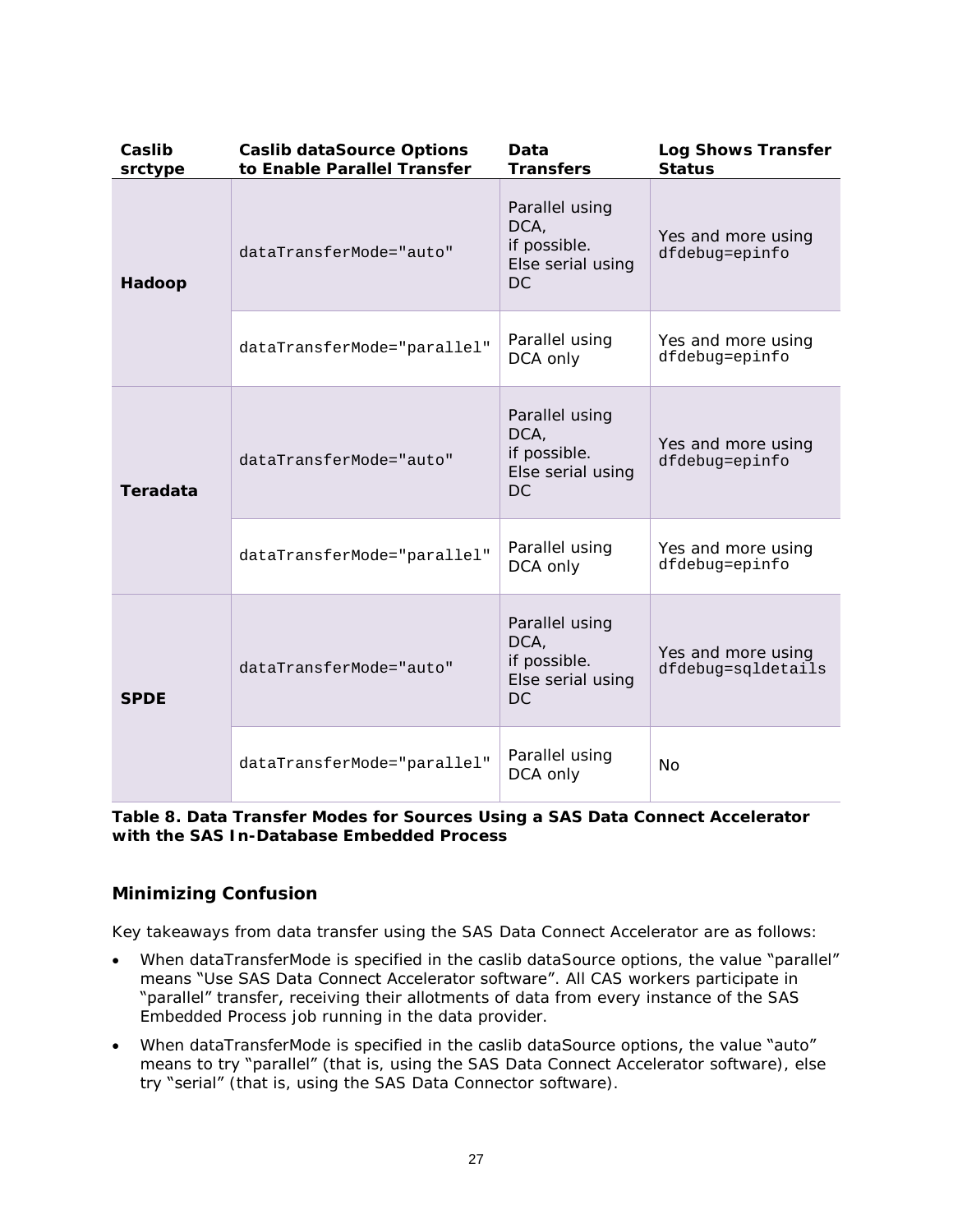- ➢ "Auto" is not the default value for dataTransferMode in the caslib dataSource option. "Serial" (that is, using the SAS Data Connect software) is the default.
- ➢ For "auto", if "parallel" fails and "serial" is attempted, then CAS will check for the numReadNodes and numWriteNodes dataSource options in the caslib and attempt multi-node transfer as suggested.
- $\triangleright$  If the suggested number of CAS workers cannot participate in the multi-node transfer, CAS will automatically proceed with those that can.
- ➢ If only one CAS host can perform the transfer (or numReadNodes=1), then standard serial transfer will occur where the CAS controller loads the data from source and distributes to the CAS workers.
- The SAS log mentions "serial" and "parallel" LoadTable actions to inform whether the SAS Data Connector product or SAS Data Connect Accelerator product, respectively, was used for the data transfer. "Serial" is shown when multi-node transfer occurs.
- Refer to the [Recommended Reading](#page-32-0) section below for the web article titled "SAS® Data Connector/SAS® Data Connect Accelerator Logging" for more information.

# **EXTERNAL DATA SOURCES: GRACEFUL FALLBACK FROM PERFECTLY PARALLEL TO SERIOUSLY SERIAL**

In many cases, CAS can perform parallel data transfer using the SAS Data Connect Accelerator software alongside the SAS Embedded Process. If there is a problem, then CAS can be directed to attempt multi-node data transfer using SAS Data Connector software instead. If multi-node cannot be achieved, then CAS will try serial transfer next.

The following code shows sample syntax for auto determining data transfer:

```
caslib cashive datasource=(srctype="hadoop",
                             server="hadoop.site.com",
                             username="hadoopuser",
                   dataTransferMode="auto", 
                   hadoopconfigdir="/opt/sas/viya/config/data/hadoop/conf", 
                   hadoopjarpath="/opt/sas/viya/config/data/hadoop/lib",
                             schema="hiveschema",
                            numreadnodes=10,numwritenodes=10);
```
Specifying dataTransferMode="auto" as a caslib dataSource option will allow CAS to do the following:

1. **First try parallel transfer**:

Use the SAS Data Connect Accelerator software to communicate with the SAS Embedded Process in the remote data provider for a massively parallel data transfer.

If successful, the SAS log will show the following:

NOTE: Performing parallel LoadTable action using SAS Data Connect Accelerator for Hadoop.

Parallel transfer has best performance for largest tables and many concurrent jobs.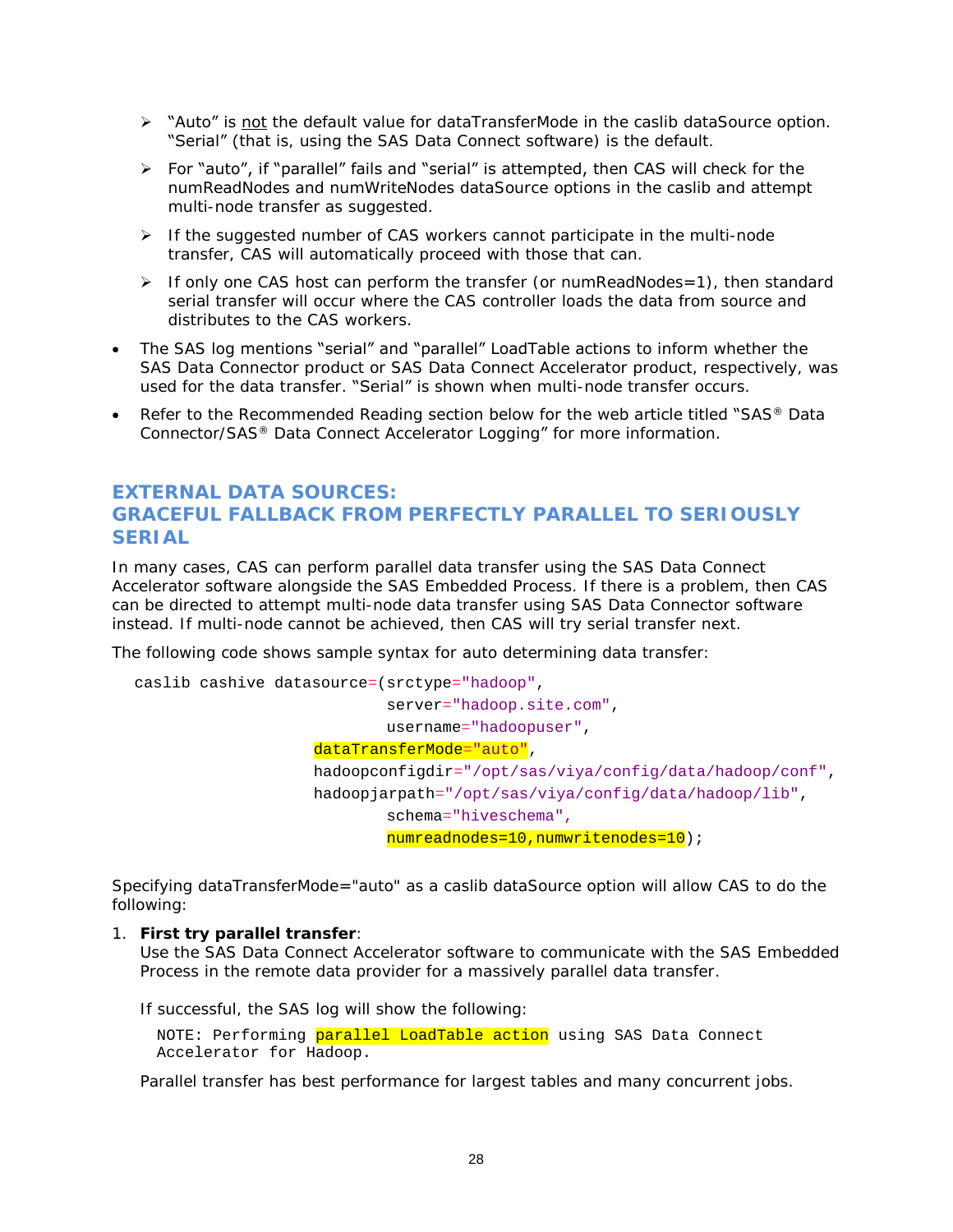2. **Else try multi-node transfer**:

Use the SAS Data Connector software to communicate with the remote data provider through the local data client software on 2 or more CAS workers if the numReadNodes and/or numWriteNodes parameters are set to 0 or a value greater than 1.

If successful, the SAS log will show the following:

NOTE: Performing serial LoadTable action using SAS Data Connector for Hadoop.

Multi-node transfer has better performance for large tables and limited concurrent jobs. It supports a wide range of data sources and file types.

Remember to specify a value for numReadNodes and/or numWriteNodes that is greater than the actual number of CAS workers to see a note in the SAS log that indicates CAS is aware of multi-node capability.

3. **Else try serial-only transfer**:

Use the SAS Data Connector software to communicate with the remote data provider through the local data client software on the CAS controller. The controller reads all data and distributes it to the workers.

If successful, the SAS log will show the following:

NOTE: Performing serial LoadTable action using SAS Data Connector for Hadoop.

Serial only transfer is available for the widest range of data sources and file types.

Take care with the fully automatic approach from external data sources. For very large tables where serial-only loading will take an excessive amount of time to perform, consider specifying dataTransferMode="parallel" (when possible) to ensure that a very long job is not run unexpectedly.

Also remember that native caslib srcTypes DNFS, HDFS, S3, and SPDE are available for parallel (or at least multi-node) loading of SASHDAT and CSV files. Those srcTypes do not require licensing additional software like SAS/ACCESS, SAS Data Connectors to external data sources, SAS Data Connect Accelerators, or SAS In-Database Embedded Process.

# **TERMINOLOGY TAKEAWAYS**

It's said that the native peoples of the North American Arctic region have over 50 words for "snow". Unfortunately, when it comes to describing data transfer modality and SAS programming syntax, we don't have that much variety of synonyms to use to describe how data moves. This means that some terms are overloaded with multiple meanings.

- **Serial**
	- 1. *General use*: Data moves sequentially along a single path.
	- 2. *For MPP CAS*: The CAS controller loads the data from source, and then distributes it to the CAS workers. Saving back to source occurs in reverse order.
	- 3. *SAS programming syntax*:
		- caslib > dataSource > **dataTransferMode="serial"**: Use the associated SAS Data Connector technology to access the data source. The resulting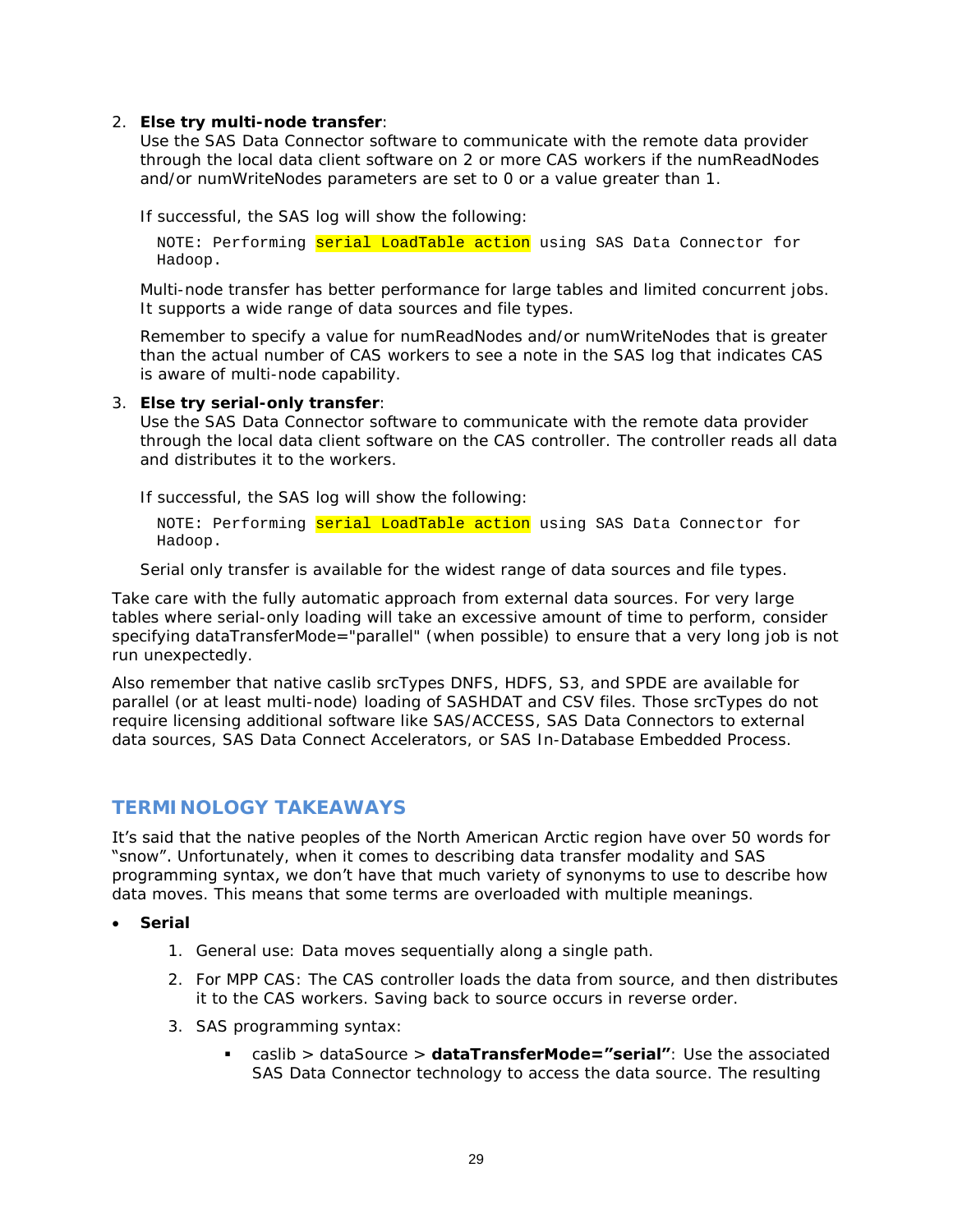transfer may be serial (i.e. CAS Controller reads from source, then distributes) or multi-node, as directed.

- PROC > importOptions > **dataTransferMode="serial"**: The CAS controller loads the data from source, and then distributes it to the CAS workers. Saving back to source occurs in reverse order.
- **Parallel**
	- 1. *General use*: Data moves along multiple, concurrent paths at the same time.
	- 2. *For MPP CAS*: The CAS controller directs each of the CAS workers to access their allotment of data directly from the source.
	- 3. **Massively parallel**: For some data sources, CAS can direct its workers to each use multiple threads when accessing data. This potentially multiplies the transfer rate yet again and aids in distribution of data.
	- 4. *SAS programming syntax*:
		- caslib > dataSource > **dataTransferMode="parallel"**: Use the associated SAS Data Connect Accelerator technology to communicate with the SAS In-Database Embedded Process to access the data source.
		- PROC > importOptions > **dataTransferMode="parallel"**: The CAS controller directs each of the CAS workers to access their allotment of data directly from the source.
- **SAS Data Connector**
	- 1. *Technology:* CAS accesses data through the use of data connectors. Data connectors are an extensible technology that allow SAS to modularly add the ability to access an ever-growing range of native and external data sources.
	- 2. *Product:* SAS offers additional, optional software products to a range of third-party data sources. Typically, SAS/ACCESS products for SAS Viya include an associated SAS Data Connector product to enable CAS to directly access data in a third-party data source.
- **SAS Data Connect Accelerator**
	- 1. *Product:* A SAS Data Connect Accelerator enables CAS to communicate directly with the SAS In-Database Embedded Process deployed to an external data source. Prerequisites include licensing SAS In-Database, SAS/ACCESS with associated SAS Data Connectors, and installing the external data source's client software on the CAS controller(s).

In addition to words that are overloaded with multiple definitions, some terms used by SAS are unique in meaning:

• **Multi-node data transfer**

SAS/ACCESS Data Connector technology enables CAS to perform multi-node data transfer. When directed to perform a multi-node transfer, the CAS controller gets statistics describing the table from the data provider. If that table has a suitable numeric variable, then the controller will direct each CAS worker to query a specific set of rows from the data provider.

The term "multi-node" is used instead of "parallel" to differentiate based on the possibility that the data provider might have limited capacity on the back end for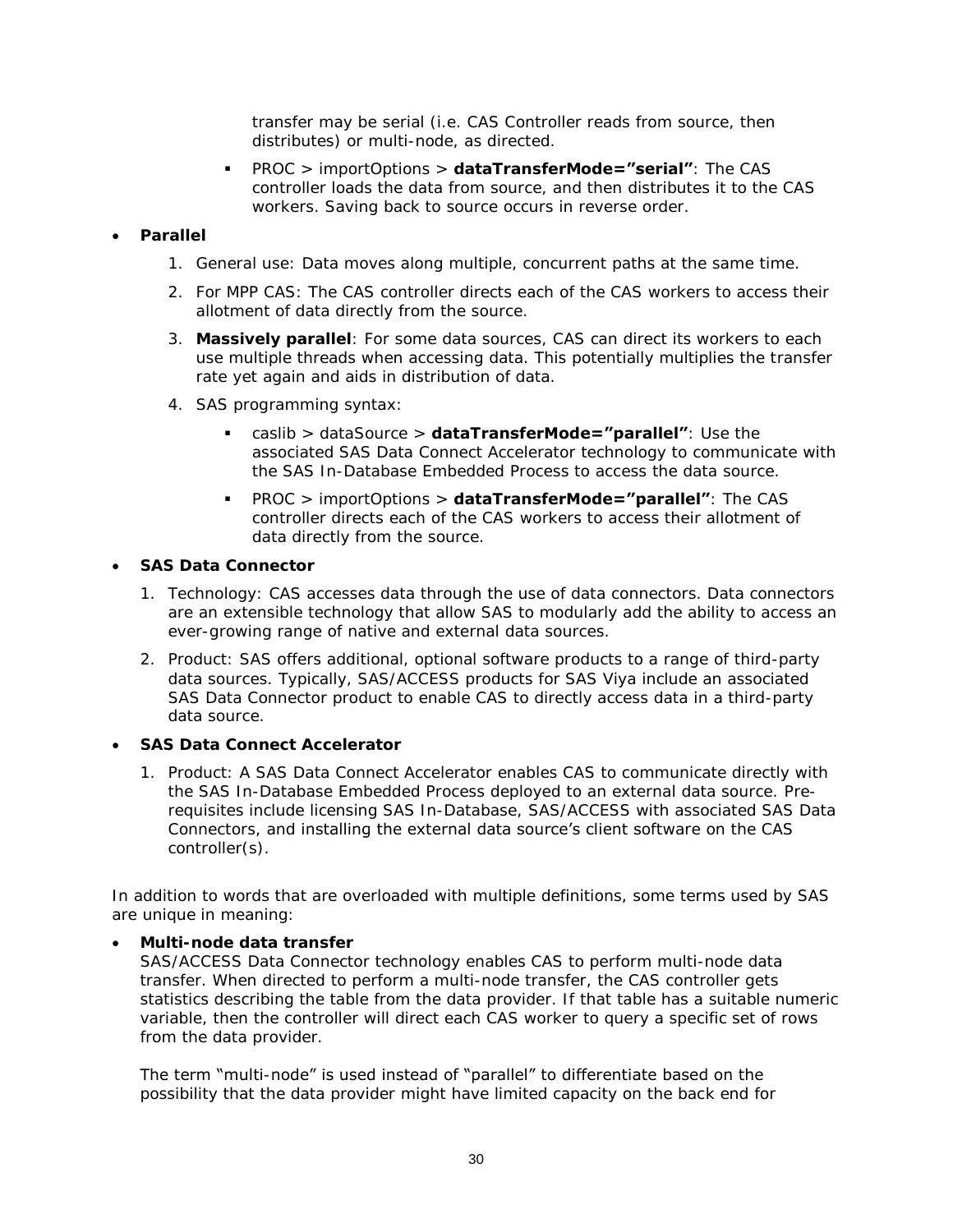concurrent data streams.

If multi-node is attempted, but only one CAS host can actually access the data, then serial data transfer by the CAS controller is performed.

- **Distributed Network File System (DNFS)**
	- 1. *Technology*: Refers to the generalized concept of distributed network file system – known as shared file systems and/or clustered file systems. The concept is meant broadly as SAS is typically agnostic about which specific storage solution vendors are used to host data files. For MPP CAS, the idea is that Portable Operating System Interface (POSIX) compliant disk storage is mounted identically at the same path on all CAS hosts.

Simple NFS will work but is generally known not to perform at scale. To achieve high throughput for fastest loading of data into CAS, consider implementing a high-performance storage solution.

- 2. *SAS data format*: CAS can save SASHDAT table data in a single file (internally described simply as a DNFS container) on standard disk. This structure is fundamentally different than storing SASHDAT table data in Hadoop Distributed File Systems (HDFS) where it's represented as many discrete files.
- 3. *SAS programming syntax*:
	- caslib > dataSource > **srcType="dnfs"**: Directs CAS to access SASHDAT (or comma-separated values (CSV) files) from the shared file system mounted identically on all CAS hosts. The CAS controller directs each CAS worker to load (or save) its allotment of data from the SASHDAT file.

# **DATA TRANSFER NOT DISCUSSED HERE**

This paper provides a brief glimpse at data movement concepts with SAS Cloud Analytic Server in SAS Viya 3.4 for many data sources, but not all of them. There are additional sources where data is stored that can also provide data for CAS [\(Figure 8\)](#page-30-0).



<span id="page-30-0"></span>**Figure 8. CAS Has Access to a World of Data**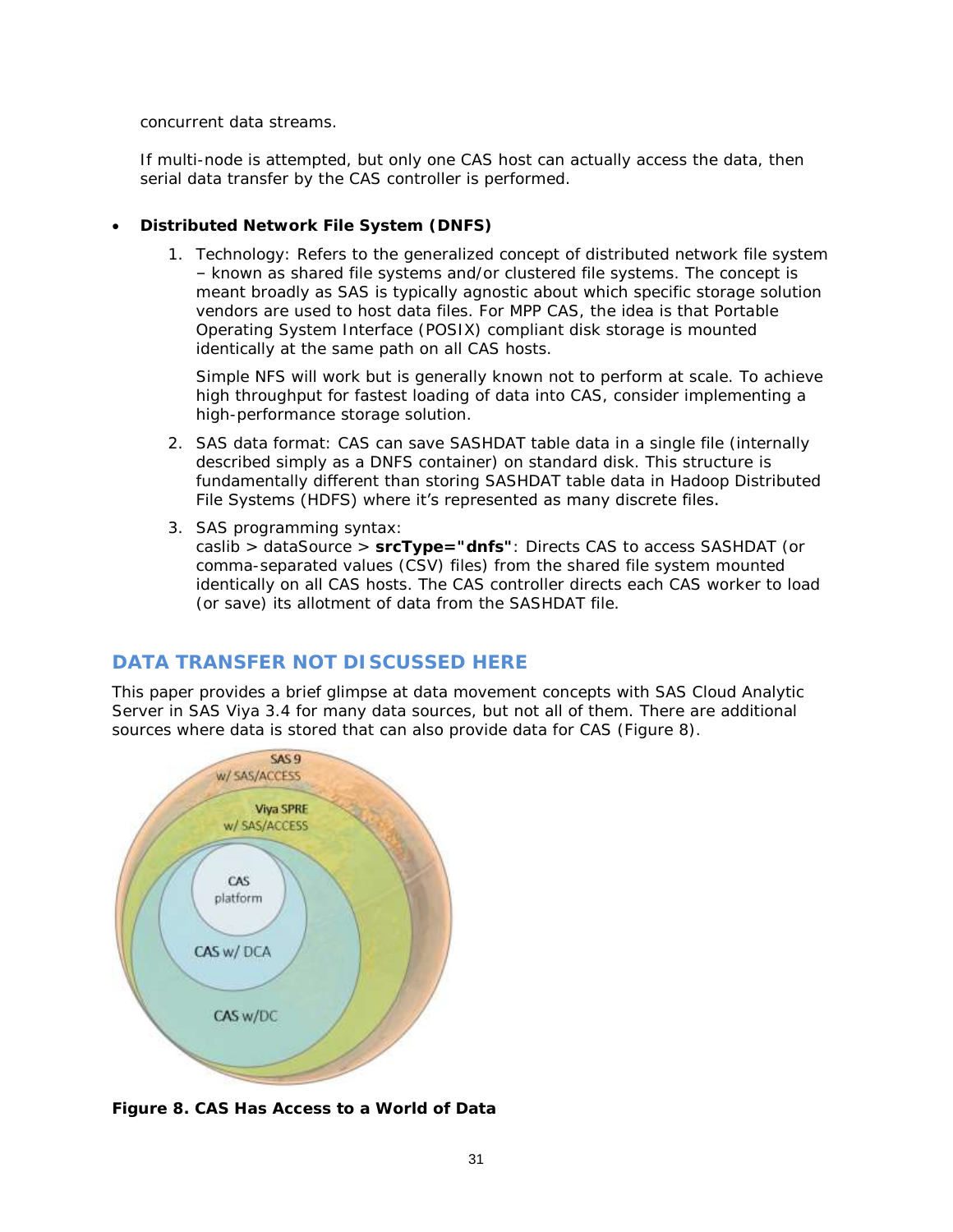## **SAS PROGRAMMING RUNTIME ENVIRONMENT**

SAS Viya offers the SAS Programming Runtime Environment for the execution of custom SAS program code. The code examples in this paper were developed using SAS Studio and the SAS Programming Run-time Environment components, like the SAS Viya Compute Server. Any data that is accessible to the SAS Viya Compute Server can be sent to CAS (that is, to the CAS controller for subsequent distribution to the CAS workers).

The SAS Viya Compute Server provides the classic SAS run time for running SAS program code. It can be extended to work with additional external data sources by licensing the necessary SAS/ACCESS products. Further, there are some SAS/ACCESS products for the SAS Viya Compute Server that do not have equivalent SAS Data Connectors, such as HAWQ, Netezza, Greenplum, SAP ASE (formerly Sybase), and SAP R/3. With the power of original SAS on hand, native formats like SAS data sets, catalogs, SPD Engine tables, and more are available to work with as well.

## **SAS 9.4**

If SAS 9.4 is also available in the environment, then the list of SAS/ACCESS engines is even longer. They include those already mentioned in the previous section as well as ADABAS, Aster, CA IDMS TM, SAP IQ, DATACOM/DB, IMS-DL/I, INFORMIX, OLEDB, SYSTEM 2000, and PI System.

## **MOVING DATA FROM SAS TO CAS**

Whichever SAS execution is available, use the recently introduced "cas" LIBNAME engine to serially transfer data directly over for CAS to work with. If working with an older version of SAS, then SAS/CONNECT technology can act as a bridge to transfer data serially as well. There are no parallel transfer capabilities between the SAS runtimes and CAS.

Another approach is to rely on a shared file system technology which is available to both SAS and CAS. This allows SAS to read and write its data files to the same location which CAS could use the PATH or DNFS types of CASLIBs to load data in parallel, as appropriate.

# **CAS\_DISK\_CACHE**

CAS was built to offer more resilience and robustness than LASR in countering the problems of hardware failure. One way it does this is to rely on a disk-based backing store for inmemory data – the CAS\_DISK\_CACHE. The idea is that, if needed, each CAS worker can recover data from the CAS\_DISK\_CACHE. This is similar in concept to a parallel data load since the CAS workers each re-load their specific allotment of data from local disk.

The workings and considerations of the CAS\_DISK\_CACHE are beyond the scope of this paper. Suffice to say, if large volumes of data must be fetched from CAS\_DISK\_CACHE frequently, then consider ensuring that the storage solution providing that disk is optimized appropriately. At a high level, ensure that every CAS worker host has local disk(s) set aside to provide the CAS\_DISK\_CACHE space. Avoid shared and clustered file system technologies. Local hardware RAID for speed and redundancy is expected to be sufficient but is not prescribed as the sole option.

For a detailed look at these considerations, refer to *Engineering CAS Performance Hardware: Network, and Storage Considerations for CAS Servers* by Tony Brown, presented at SAS Global Forum 2019 as Paper 3351-2019.

## **SAS VISUAL INTERFACES**

SAS offers many point-and-click visual interfaces for reporting, analytics, modeling, management, as well as data cleansing and transfer. Each of those products leverages CAS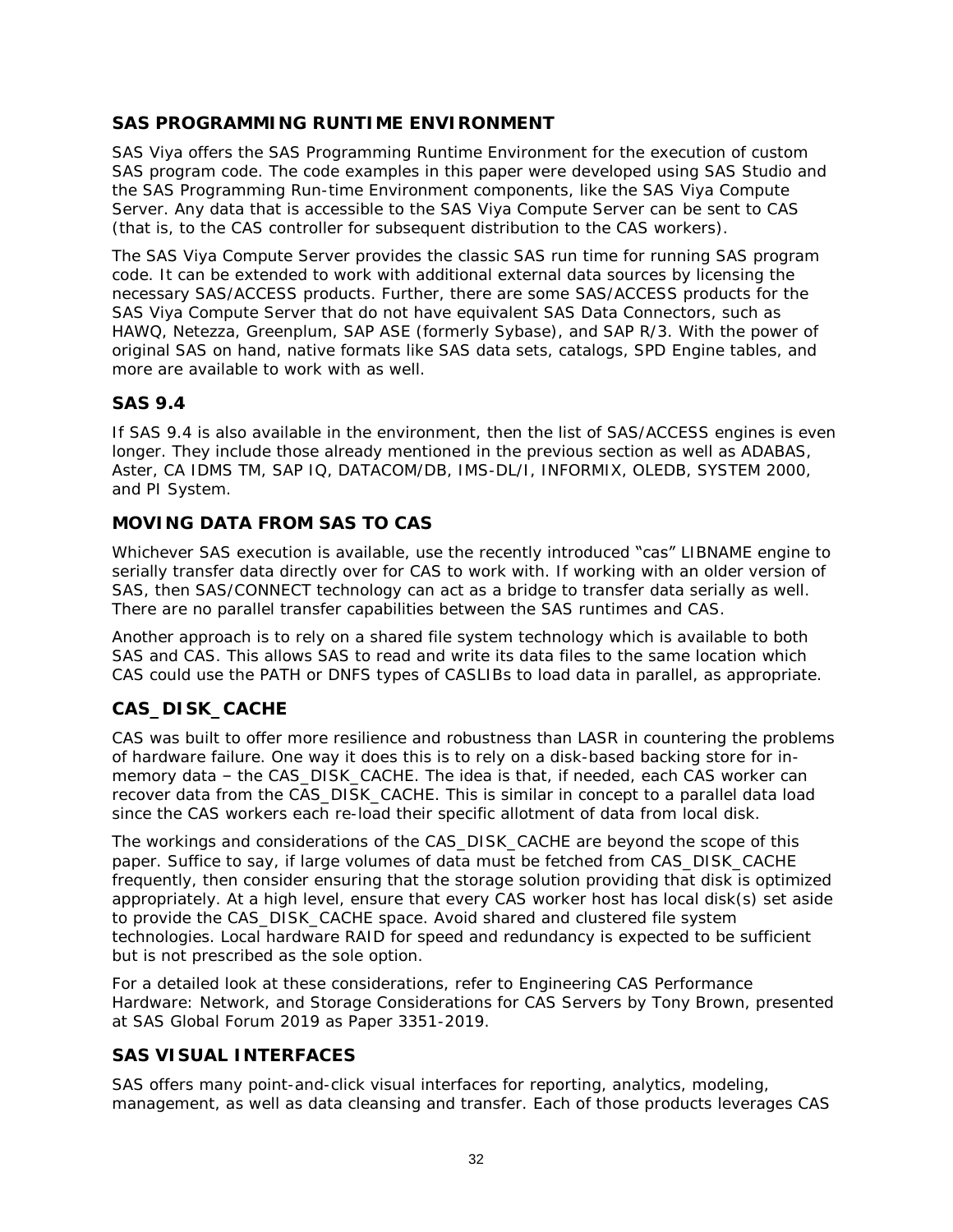abilities as suits their purpose. In many cases, the visual interface gives little or no indication as to *how* CAS accessed the data (serial, multi-node, or parallel) – just that the action succeeded or not.

Fortunately, the CAS nodes write log files to disk in their respective installation directories. Refer to those logs, possibly enabling additional log tracing options as directed by SAS Technical Support, to get more detailed information.

## **CLOUD DATA EXCHANGE**

Cloud Data Exchange is a recent feature offered with SAS Viya. It provides the ability to securely copy data between on-premises sources and cloud-based sources. Instead of CAS communicating directly with the remote data source, the SAS® Data Agent is used in the middle to facilitate the transfer. Cloud Data Exchange can implement forms of serial and parallel data movement.

One enhancement made with CDE is that it ensures data is evenly distributed (or as partitioned) to all session CAS workers automatically. There's no extra step as mentioned for multi-node transfer when only a subset of CAS workers participate in the transfer.

# **CONCLUSION**

As data volumes continue to increase, the ability to load data quickly at scale is an important goal. Providing the infrastructure in support of scalable data loading using multiple, concurrent, parallel channels requires planning, expenditure, and ongoing support. To ensure maximum value of those investments, it is useful to validate that data is moving from source to destination as quickly and efficiently as intended.

SAS software is flexible to meet the varied requirements of accessing data from a myriad of native and external data sources. The SAS Cloud Analytic Server is purpose-built to achieve massive parallel performance, not just in analytics, but in the movement of data as well.

The syntax to accomplish this data movement and to understand it has evolved quickly, but not consistently across all areas. Familiarization with the nuances of how data moves for the various data sources is necessary to ensuring that proper data transfer is achieved.

# <span id="page-32-0"></span>**RECOMMENDED READING**

**SAS Documentation:**

- *Support for Databases in SAS® Viya® 3.4*
- See *SAS® Cloud Analytic Services 3.4: Fundamentals* for the following:
	- o Architecture
	- o Data life cycle
	- o How SAS Cloud Analytic Services Uses Memory
	- o What is a Caslib?
- See *SAS® Cloud Analytic Services 3.4: User's Guide* for the following:
	- o CAS statement
	- o CAS LIBNAME statement
	- o CASLIB statement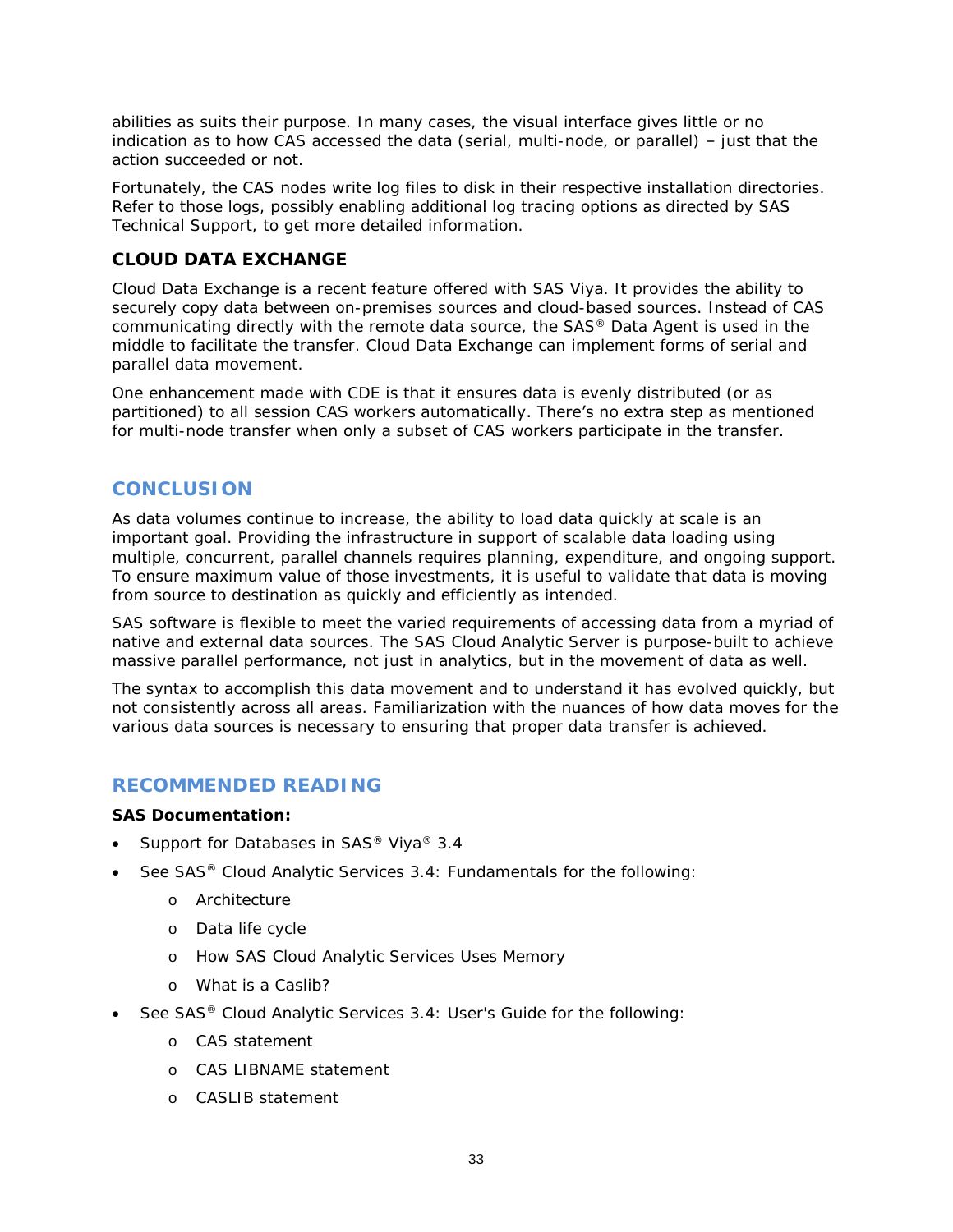- o CAS procedure
- o CASUTIL procedure
- o Platform Data Sources
- o Data Connectors and Data Connect Accelerators
- See *SAS® Viya® 3.4 for Linux: Deployment Guide* for the following:
	- o SAS In-Database Technologies Embedded Process
	- o Verifying SAS Data Connect Accelerator

#### **Web articles:**

- *Understanding CAS: 6 Key CAS Data Concepts* by Stephen Foerster, 17-AUG-2018, SAS Communities Library [communities.sas.com/t5/SAS-Communities-Library/Understanding-CAS-6-Key-CAS-](https://communities.sas.com/t5/SAS-Communities-Library/Understanding-CAS-6-Key-CAS-Data-Concepts/ta-p/487776)[Data-Concepts/ta-p/487776](https://communities.sas.com/t5/SAS-Communities-Library/Understanding-CAS-6-Key-CAS-Data-Concepts/ta-p/487776)
- *SAS® Data Connector/SAS® Data Connect Accelerator Logging* by Nicolas Robert, 19-SEP-2018, SAS Communities Library [communities.sas.com/t5/SAS-Communities-Library/SAS-Data-Connector-SAS-Data-](https://communities.sas.com/t5/SAS-Communities-Library/SAS-Data-Connector-SAS-Data-Connect-Accelerator-Logging/ta-p/496832)[Connect-Accelerator-Logging/ta-p/496832](https://communities.sas.com/t5/SAS-Communities-Library/SAS-Data-Connector-SAS-Data-Connect-Accelerator-Logging/ta-p/496832)
- *Accessing SPDE files with CAS* by Nicolas Robert, 26-OCT-2018, SAS Communities Library [communities.sas.com/t5/SAS-Communities-Library/Accessing-SPDE-files-with-CAS/tac](https://communities.sas.com/t5/SAS-Communities-Library/Accessing-SPDE-files-with-CAS/tac-p/508614#M3277)[p/508614#M3277](https://communities.sas.com/t5/SAS-Communities-Library/Accessing-SPDE-files-with-CAS/tac-p/508614#M3277)
- *SAS® Cloud Data Exchange Preview* by Uttam Kumar, 14-DEC-2018, SAS Communities Library [communities.sas.com/t5/SAS-Communities-Library/SAS-Cloud-Data-Exchange-](https://communities.sas.com/t5/SAS-Communities-Library/SAS-Cloud-Data-Exchange-Preview/ta-p/521657)[Preview/ta-p/521657](https://communities.sas.com/t5/SAS-Communities-Library/SAS-Cloud-Data-Exchange-Preview/ta-p/521657)

# **PROFESSIONAL APPRECIATION**

The details shared in this paper would not have been possible without the generous input and deep expertise from many folks who volunteered to help. Special thanks to my SAS colleagues: Brian Bowman, Lisa Brown, Jeff Cleveland, Stephen Foerster, Mark Gass, Bill Hefner, Steve Krueger, Uttam Kumar, Nicolas Robert, Jason Secosky, Scott Vance, and Dave Zanter.

# **CONTACT INFORMATION**

Your comments and questions are valued and encouraged. Contact the author at:

**Rob Collum** Principal Technical Architect 100 SAS Campus Drive Cary, NC 27513 SAS Institute Inc. [Rob.Collum@sas.com](mailto:Rob.Collum@sas.com) http://www.sas.com/